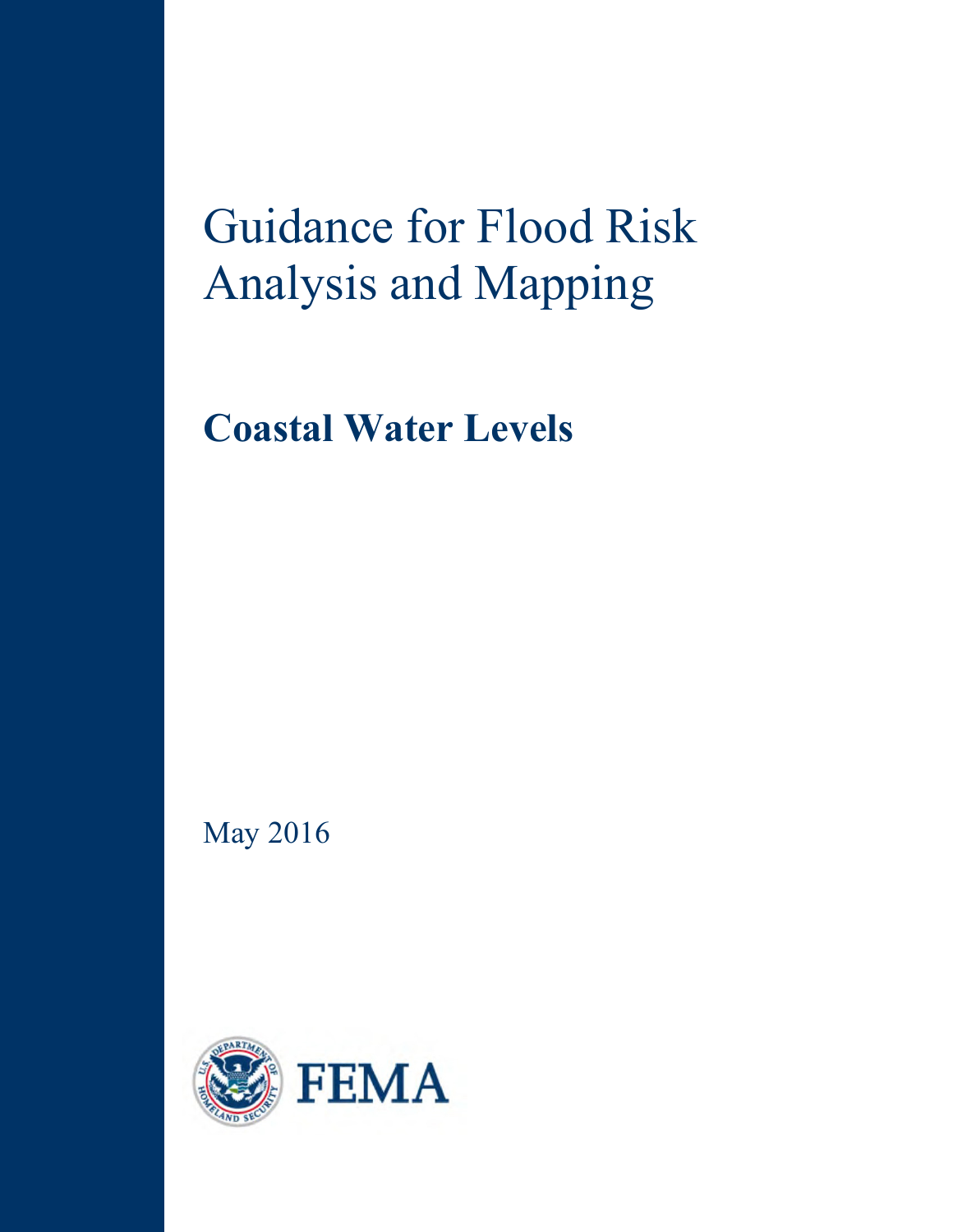Requirements for the Federal Emergency Management Agency (FEMA) Risk Mapping, Assessment, and Planning (Risk MAP) Program are specified separately by statute, regulation, or FEMA policy (primarily the Standards for Flood Risk Analysis and Mapping). This document provides guidance to support the requirements and recommends approaches for effective and efficient implementation. Alternate approaches that comply with all requirements are acceptable.

For more information, please visit the FEMA Guidelines and Standards for Flood Risk Analysis and Mapping webpage [\(www.fema.gov/guidelines-and-standards-flood-risk-analysis-and](http://www.fema.gov/guidelines-and-standards-flood-risk-analysis-and-mapping)[mapping\)](http://www.fema.gov/guidelines-and-standards-flood-risk-analysis-and-mapping). Copies of the Standards for Flood Risk Analysis and Mapping policy, related guidance, technical references, and other information about the guidelines and standards development process are all available here. You can also search directly by document title at [www.fema.gov/library.](http://www.fema.gov/library)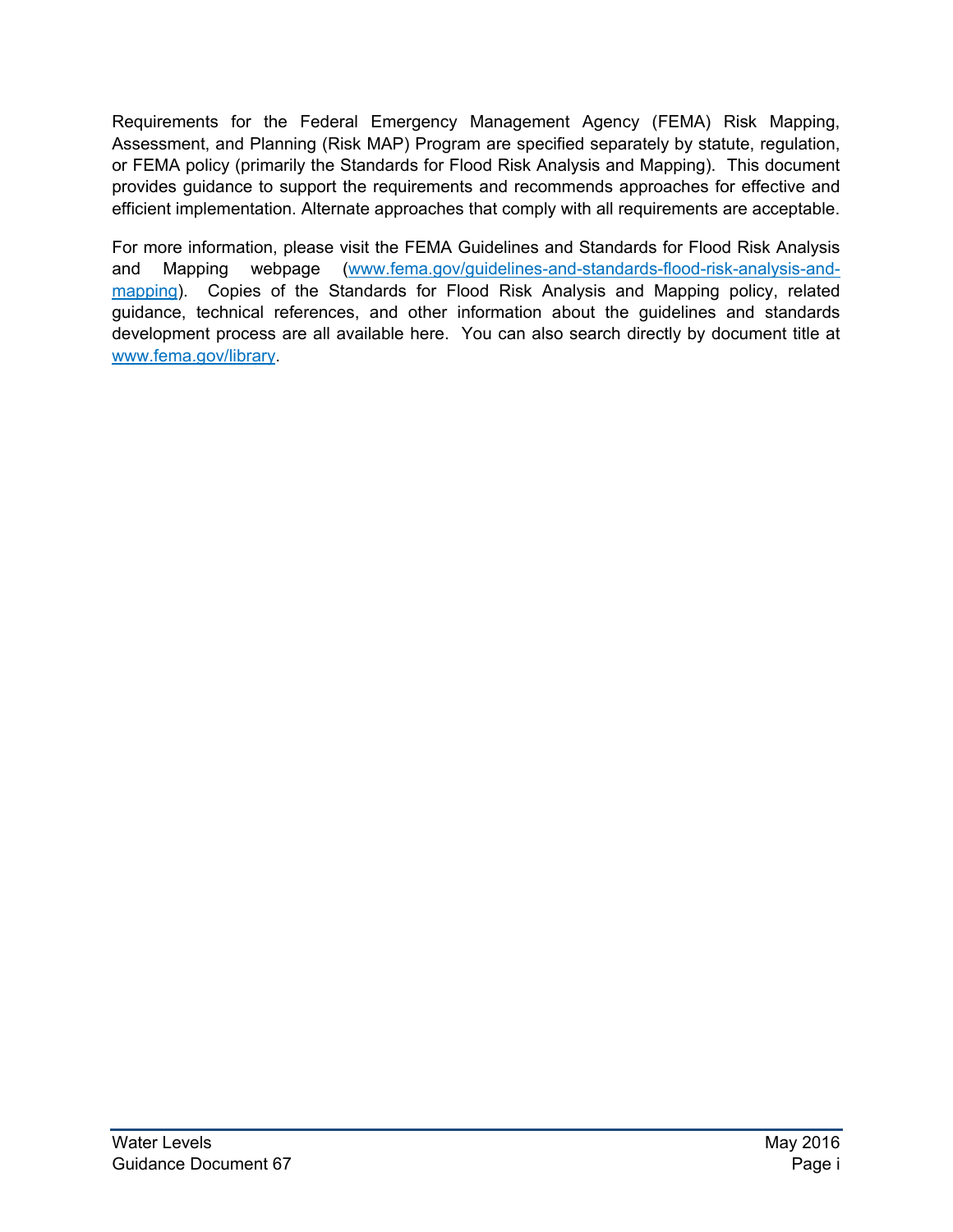# Document History

| <b>Affected Section or</b><br><b>Subsection</b> | <b>Date</b> | <b>Description</b>                                                                                                                                                                                                                                                                                    |
|-------------------------------------------------|-------------|-------------------------------------------------------------------------------------------------------------------------------------------------------------------------------------------------------------------------------------------------------------------------------------------------------|
| <b>First Publication</b>                        | May 2016    | Initial version of new transformed guidance. The content<br>was derived from the Guidelines and Specifications for<br>Flood Hazard Mapping Partners, Procedure Memoranda,<br>and/or Operating Guidance documents. It has been<br>reorganized and is being published separately from the<br>standards. |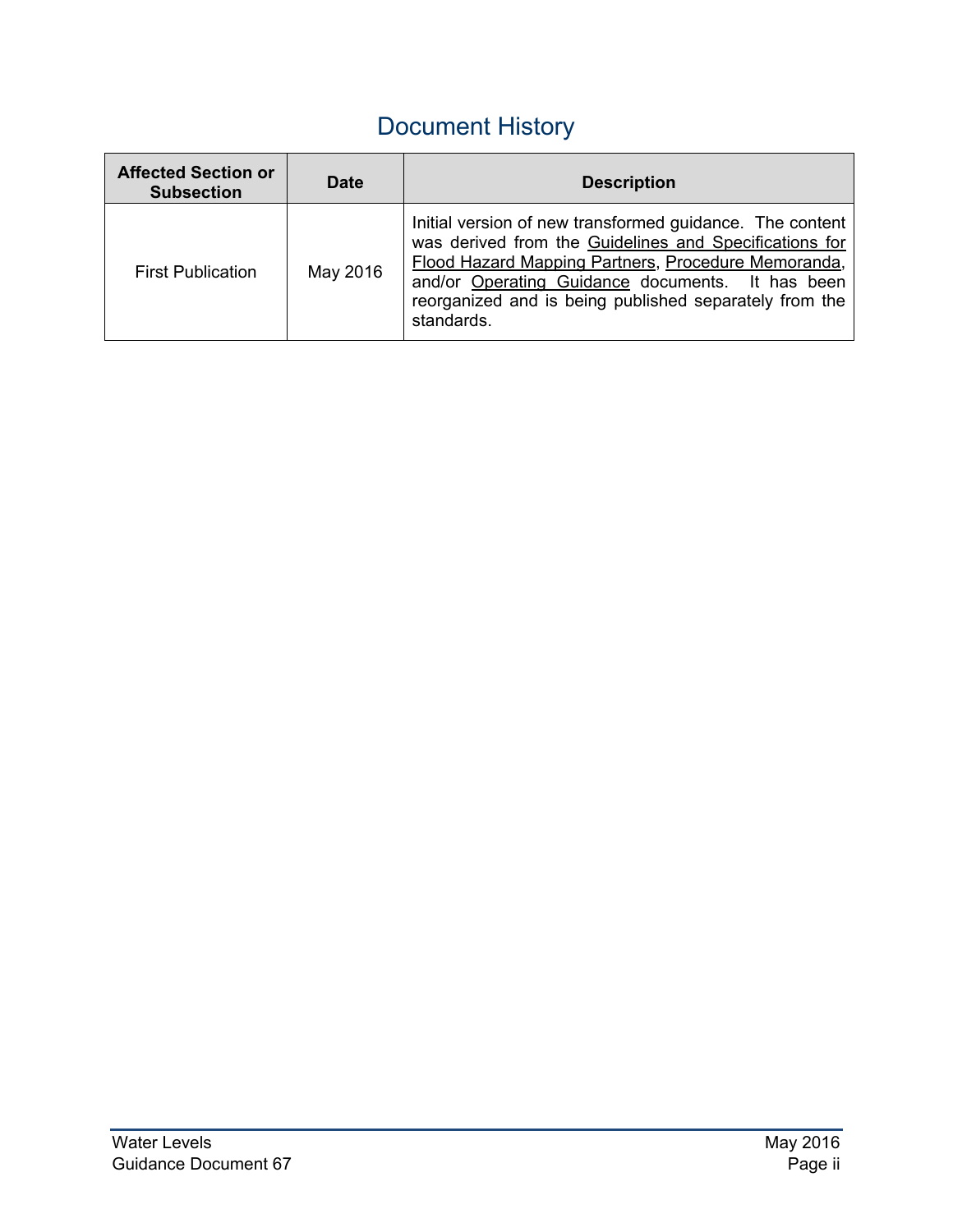# **Table of Contents**

| 1.0  |                                                                                |  |
|------|--------------------------------------------------------------------------------|--|
| 2.0  |                                                                                |  |
| 2.1  |                                                                                |  |
| 3.0  |                                                                                |  |
| 3.1  |                                                                                |  |
| 3.2  |                                                                                |  |
| 3.3  |                                                                                |  |
| 3.4  |                                                                                |  |
| 3.5  |                                                                                |  |
| 3.6  |                                                                                |  |
| 3.7  |                                                                                |  |
| 3.8  |                                                                                |  |
| 3.9  |                                                                                |  |
| 3.10 |                                                                                |  |
| 3.11 |                                                                                |  |
| 4.0  |                                                                                |  |
| 4.1  |                                                                                |  |
| 4.2  |                                                                                |  |
| 4.3  | Estimating Sheltered Water Levels Using Existing Flood Insurance Study Data 22 |  |
| 5.0  |                                                                                |  |
| 5.1  |                                                                                |  |
| 5.2  |                                                                                |  |
| 5.3  |                                                                                |  |
| 6.0  |                                                                                |  |

# **List of Figures**

| Figure 2. Predicted, Observed, and Residual Tides at Panama City, Florida 15 |  |
|------------------------------------------------------------------------------|--|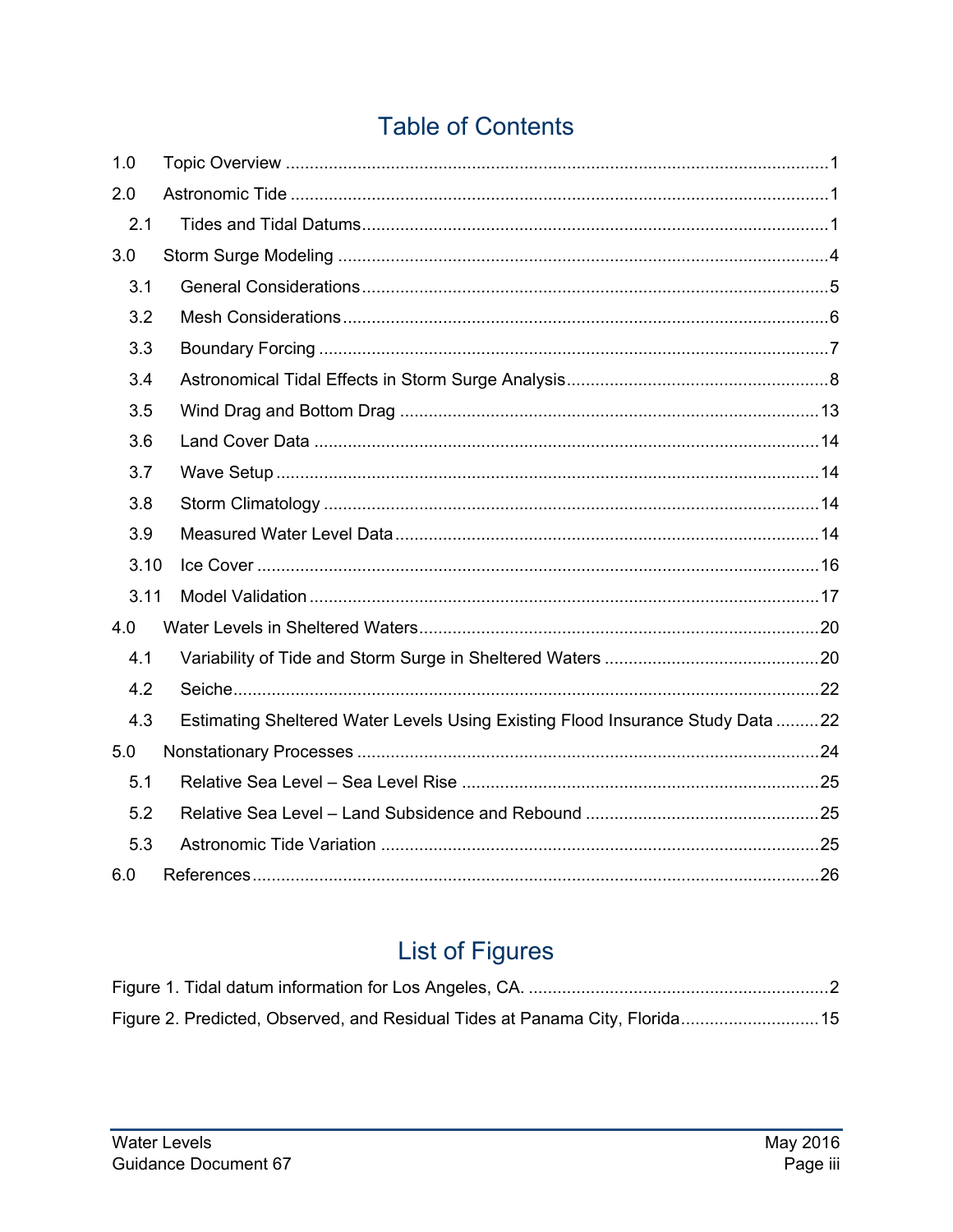## <span id="page-4-0"></span>**1.0 Topic Overview**

This guidance document supports the standards related to the determination of coastal stillwater levels (SWLs). The SWL is a coastal water surface resulting from astronomical tides, storm surge, and, depending on the location, other effects such as El Niño effects or seiching. The SWL does not include wave heights and runup. The stillwater elevation (SWEL) is the statistical elevation of the SWL relative to a specified datum. The statistical methods needed to determine the 1%-annual-chance SWEL are discussed in FEMA's Coastal Flood Frequency Analysis Guidance document. The mean water level (MWL) includes all components contributing to the SWL plus static wave setup. The dynamic water level (DWL) is the combination of SWL plus static and dynamic wave setup; this generally applies only to studies on the Pacific coast. Coastal Base Flood Elevations (BFEs) are a combination of waves or runup on top of the SWELs.

Depending on the coastal location, the SWL historically included wave components. On the Atlantic and Gulf coasts, the SWL included astronomic tides as well as storm surge and wave setup that are developed during large tropical and extra-tropic storm events. On the Great Lakes, the tidal component is so minimal to be excluded from the SWL and only storm surge and wave setup were included in the calculations. On the Pacific coast, the surge components driven by barometric pressure changes and El Niño effects can be captured in tide station records. In the Pacific studies dynamic wave setup was added. Inclusion of wave setup would include the word 'Total' in the definition of SWL or SWEL.

This guidance document discusses astronomic tides and the process of extracting SWL data from those records in Section 2. For areas where storm surge processes dominate, guidance on how to determine the SWL from storm surge effects is provided in the Section 3. Section 3 includes a discussion on the inclusion of tides for surge-dominated coastal areas. Sheltered waters and non-stationary effects are discussed in Sections 4 and 5, respectively.

# <span id="page-4-1"></span>**2.0 Astronomic Tide**

The astronomic tide is the regular rise and fall of the ocean surface in response to the gravitational influence of the moon, the sun, and the Earth. Because the astronomic processes are entirely regular, the tides, too, behave in an entirely regular, though complex, manner.

The statistical analysis of tide gage data is discussed in the Coastal Flood Frequency Analysis Guidance document.

#### <span id="page-4-2"></span>**2.1 Tides and Tidal Datums**

The tides along the Atlantic are semi-daily or semidiurnal, meaning that there are two highs and two lows each day, while in the Gulf of Mexico the tides are mix of diurnal, meaning that there is only one high and low each day, and semidiurnal. The tides along the Pacific Coast are mixed and semi-diurnal; conventionally, mixed tides are semi-diurnal tides for which the magnitudes of successive highs or successive lows have large variation. The average of all the highs is denoted as mean high water (MHW) while the average of all the lows is mean low water (MLW). Averages are taken over the entire tidal datum epoch, which is a particular 19-year period explicitly specified for the definition of the datums; a full astronomic tidal cycle covers a period of 18.6 years. The average of all hourly tides over the epoch is the mean sea level (MSL).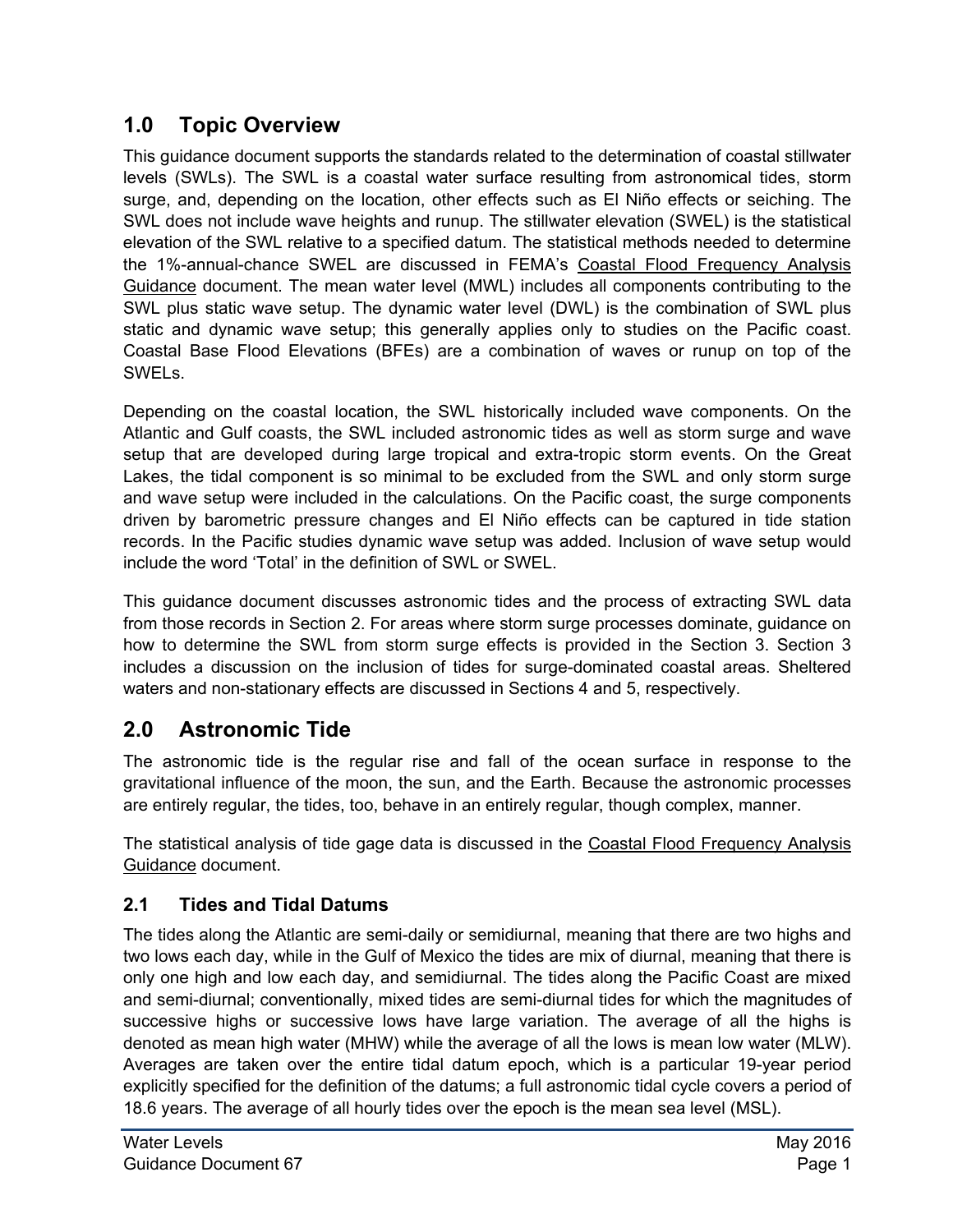The daily highs are generally unequal, as are the lows, and are identified as Higher High, Lower High, and so forth. At a given coastal location, each of these has a mean value identified as mean higher high water (MHHW), mean lower high water (MLHW), mean higher low water (MHLW), and mean lower low water (MLLW). In addition to these, there is the mean tide level (MTL) which is the average of MHW and MLW, and which is also called the half-tide level.

These several levels are important because they constitute the datums to which tide data have traditionally been referred. Local charts and recorded tide gage data are generally referenced to local MLLW or MLW. This introduces some ambiguity because MLLW and MLW vary from place to place and from epoch to epoch. For use in most FEMA Flood Insurance Studies, these tidal datums are transformed to a standard vertical datum such as the North American Vertical Datum of 1988 (NAVD88) or the National Geodetic Vertical Datum of 1929 (NGVD29). For example, the National Oceanic and Atmospheric Administration (NOAA) maintains tidal benchmarks for many stations that are now tied to a standard vertical datum. Benchmark sheets for active and historic stations are available at the NOAA Website, [http://tidesandcurrents.noaa.gov/.](http://tidesandcurrents.noaa.gov/) NOAA's Vertical Datum Transformation Program (VDATUM) provides transformation information at areas outside the tidal benchmarks. Information on this program is available at the NOAA Website, [www.vdatum.noaa.gov.](http://www.vdatum.noaa.gov/) Figure 1 shows an example of tidal datum information extracted directly from the NOAA's Los Angeles benchmark sheet [\(http://tidesandcurrents.noaa.gov/benchmarks.html?id=9410660\)](http://tidesandcurrents.noaa.gov/benchmarks.html?id=9410660).

<span id="page-5-0"></span>

| Tidal datums at LOS ANGELES, OUTER HARBOR based on:<br>LENGTH OF SERIES: 19 Years<br>TIME PERIOD: January 1983 - December 2001<br>TIDAL EPOCH: 1983-2001<br>CONTROL TIDE STATION:                                                                                                                                                                                                                                                            |             |             |  |
|----------------------------------------------------------------------------------------------------------------------------------------------------------------------------------------------------------------------------------------------------------------------------------------------------------------------------------------------------------------------------------------------------------------------------------------------|-------------|-------------|--|
| Elevations of tidal datums referred to Mean Lower Low Water (MLLW), in<br>METERS:<br>HIGHEST OBSERVED WATER LEVEL $(01/27/1983)$ = 2.384<br>MEAN HIGHER HIGH WATER (MHHW) = $1.674$<br>MEAN HIGHER MATER (MHW) = $1.449$<br>MEAN TIDE LEVEL (MTL) = 0.868<br>MEAN SEA LEVEL (MSL) = 0.861<br>MEAN LOW WATER (MLW) = 0.287<br>NORTH AMERICAN VERTICAL DATUM-1988 (NAVD) = 0.062<br>MEA<br>LOWEST OBSERVED WATER LEVEL $(12/17/1933)$ = -0.832 |             |             |  |
| Bench Mark Elevation Information [11] In METERS above:                                                                                                                                                                                                                                                                                                                                                                                       |             |             |  |
| Stamping or Designation MLLW MHW                                                                                                                                                                                                                                                                                                                                                                                                             |             |             |  |
|                                                                                                                                                                                                                                                                                                                                                                                                                                              |             |             |  |
|                                                                                                                                                                                                                                                                                                                                                                                                                                              |             |             |  |
|                                                                                                                                                                                                                                                                                                                                                                                                                                              |             |             |  |
|                                                                                                                                                                                                                                                                                                                                                                                                                                              |             |             |  |
|                                                                                                                                                                                                                                                                                                                                                                                                                                              |             |             |  |
|                                                                                                                                                                                                                                                                                                                                                                                                                                              |             |             |  |
|                                                                                                                                                                                                                                                                                                                                                                                                                                              |             |             |  |
| Stamping or Designation<br>8-14 FT ABOVE MLLW 4.194 2.746<br>WILMINGTON D9A 1954 2.832 1.518<br>MILMINGTON D10B 1954 2.832 1.383<br>1935 RESET 1967 4.711 3.263<br>A 1296 1977 3.167 1.718<br>0660 N 1977 3.553 2.104<br>10 1930 RESET 1985                                                                                                                                                                                                  |             |             |  |
| NO 14 1971                                                                                                                                                                                                                                                                                                                                                                                                                                   |             | 4.068 2.619 |  |
| 0660 P 200                                                                                                                                                                                                                                                                                                                                                                                                                                   | 4.252 2.803 |             |  |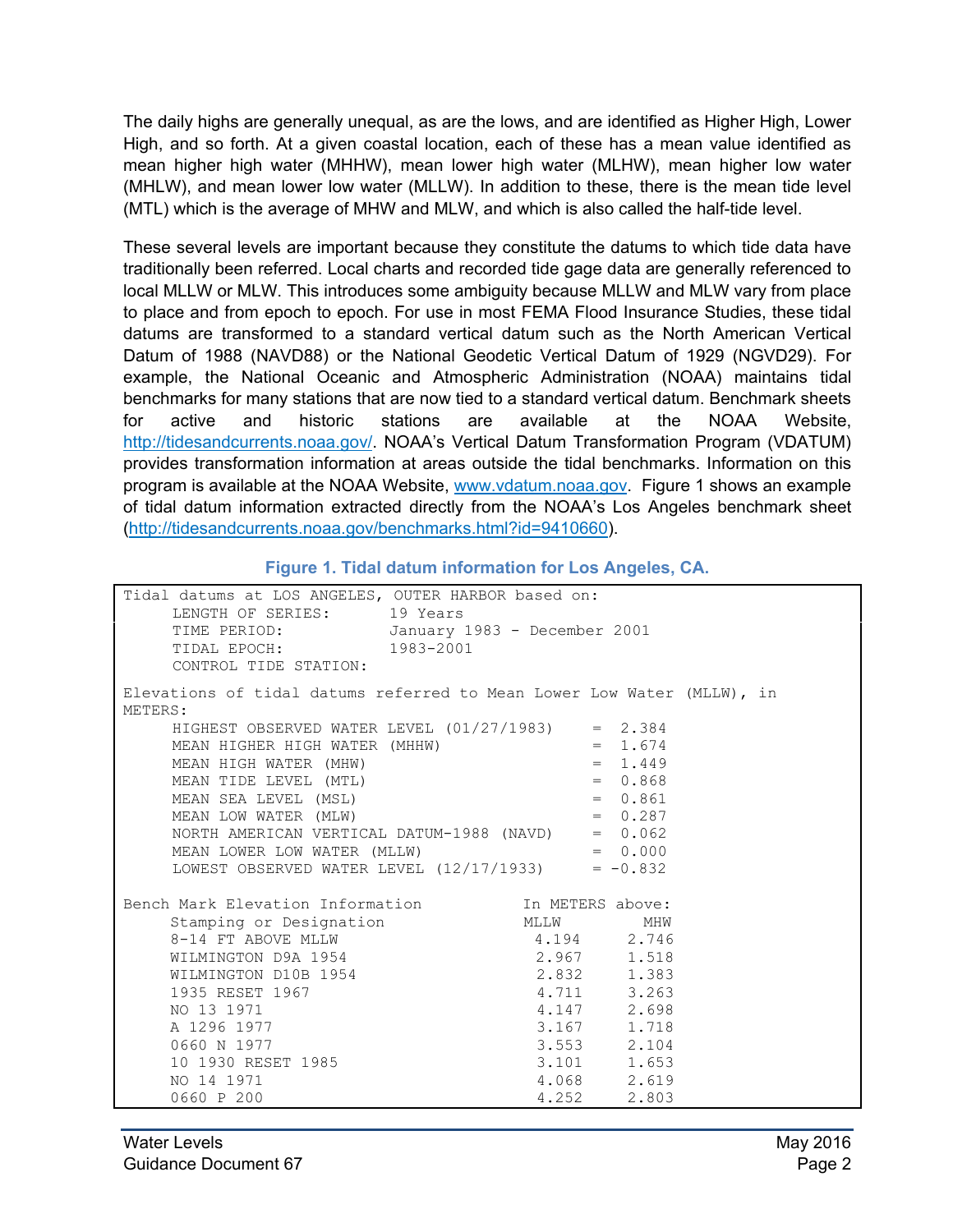In this example, NAVD88 is shown to be at 0.062 meters above MLLW for the specified 1983- 2001 epoch. Not all benchmark sheets include NAVD88 (or NGVD29) as this example does, but most include surveyor's benchmark information through which the tidal datums can usually be tied to a standard vertical datum; these benchmark sheets include full descriptions of the benchmarks and exact locations.

Outside of the continental U.S., other orthometric datums are used. These include the American Samoa Vertical Datum of 2002 (ASVD02), Guam Vertical Datum of 2004 (GUVD04), Northern Marianas Vertical Datum of 2003 (NMVD03) and Puerto Rico Vertical Datum of 2002 (PRVD02). Additionally, Virgin Islands Vertical Datum of 2009 (VIVD09) will soon be published and a new Hawaii vertical datum is in the planning stage. Because these locations do not tie-in to the NAVD88 datum, FEMA studies in these areas often use the Local Mean Sea Level datum.

The Great Lakes are subject to the same astronomical forces that produce the tides observed along the ocean shoreline. The Canadian Hydrologic/Hydrographic Service reports a tidal response of less than 2 inches in the Great Lakes, the strongest being on Lakes Superior and Erie. These fluctuations are so small that their presence is masked by the water body's normal fluctuations due to atmospheric forcing. For all practical purposes and in FEMA Flood Insurance Studies, the Great Lakes can be treated as if no tidal signal exists.

In summary, the Mapping Partner is responsible for relating data to a standard vertical datum and should utilize the most appropriate resources available to them to do so.

#### **2.1.1 Tide Observations**

The tide is recorded at a large number of gages throughout the Atlantic, Gulf of Mexico, and Pacific coastlines, with records dating back over 100 years in many cases. Much of this data is available at NOAA's website for the National Water Level Observation Network[, modeling](http://tidesandcurrents.noaa.gov/), as either six-minute or hourly time series over the particular site's entire period of record. Additional data may be available from other sources including The United States Geological Survey (USGS), the United States Army Corps of Engineers (USACE), or others.

Tidal observations at the gage are usually suitably filtered to suppress high frequency wave components, but do include the long period components associated not only with astronomic tide, but also with sea level variations caused by atmospheric pressure fluctuations, wind setup (storm surge), riverine rainfall runoff into a relatively confined region, low frequency tsunami elevation, seiche, and wave setup to the degree that it occurs at the gage site. In general, gages are often located in protected areas not subject to much setup, or in open areas outside the surf zone, and so seaward of the largest setup values.

The fact that the tide gage record includes all of these non-astronomic low frequency components makes it possible to extract SWEL statistics from gage data, subject to the setup limitation noted.

#### **2.1.2 Tide Predictions**

The astronomic component of the observed tide gage record is considered to be well-known in principle, consisting of the summation of 37 tidal constituents that are simply sinusoidal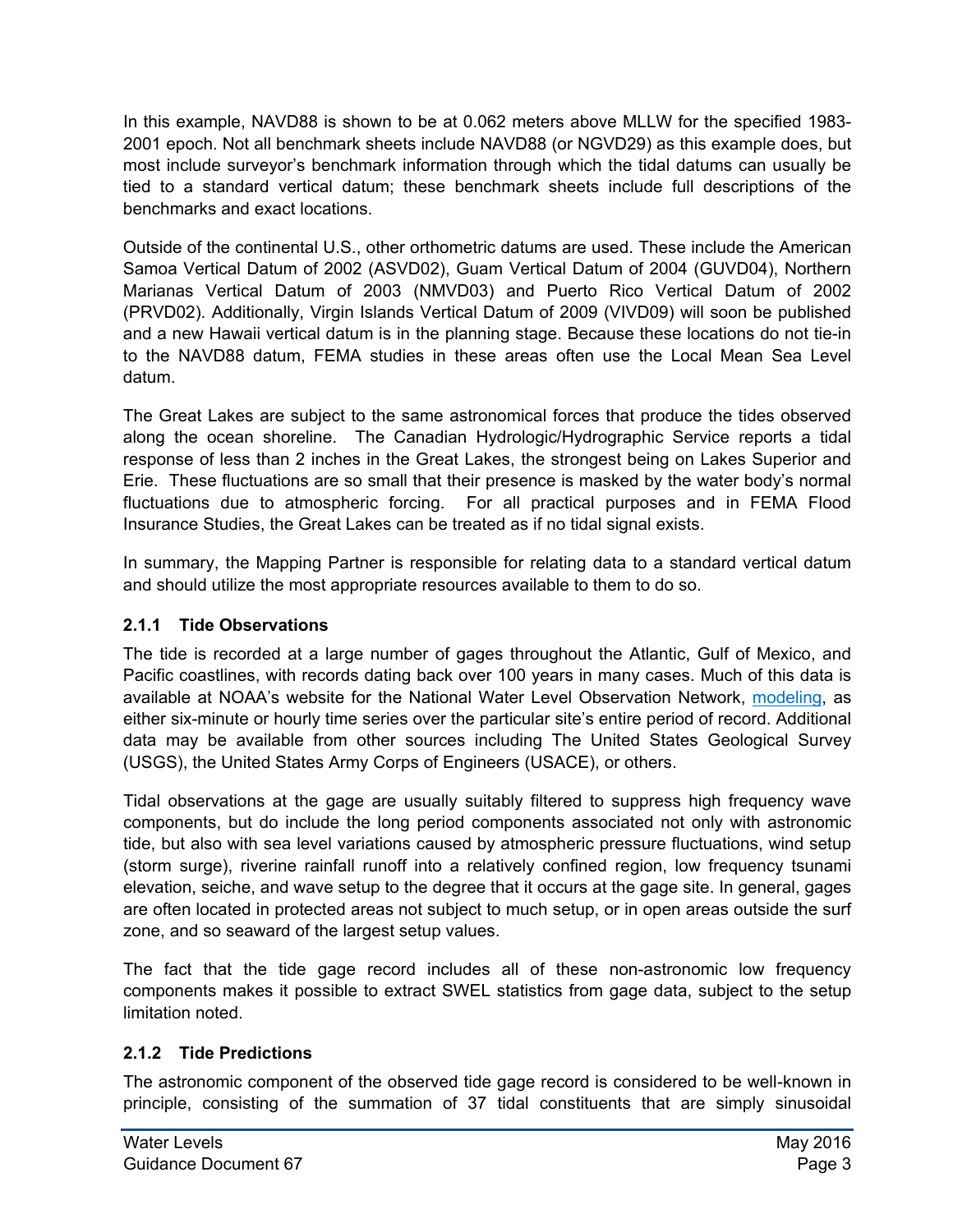components with established periods, and with site-dependent amplitudes and phases. These constituents are available for most gage locations from the NOAA website, [http://tidesandcurrents.noaa.gov.](http://tidesandcurrents.noaa.gov/)

Local tide depends not only on the astronomic forcing, but also on the response of the local basins. The response can, and does, change with time owing to siltation and dredging, construction of coastal structures such as breakwaters, changes in inlet geometry, and so forth. Consequently, the astronomic tide observed at a fixed location may not be stationary, but may have changed over the period of record. Programs such as NOAA's tide prediction computer program, NTP4, can provide tidal constituent predictions.

For the Pacific Coast, there may be some ambiguity or uncertainty in tide prediction associated with El Niño fluctuations. The El Niño effect causes periodic rise and fall of coastal sea levels, and these are inevitably incorporated in the data from which the tidal constituents are determined. The same is true for sea level fluctuations associated with barometric fluctuations, although El Niño effects are more persistent. It is expected, then, that to some degree the determination of tidal constituents has been confounded by El Niños. The affected constituents would be those with periods comparable to characteristic El Niño fluctuation periods. The phasing of the El Niño fluctuation and the selected tidal epoch would influence the manner and extent to which these processes would then appear intermingled; estimates of tidal constituents obtained from short duration observations might be especially vulnerable in this regard because a long period of observation may effectively smooth the El Niño contribution toward a null average. For FEMA Flood Insurance Study (FIS) applications, the Mapping Partner may assume, where reasonable, that the tidal constituents do not include non-astronomic components.

# <span id="page-7-0"></span>**3.0 Storm Surge Modeling**

Storm surge is the rise of the ocean surface that occurs in response to barometric pressure variations (the inverse barometer effect) and to the stress of the wind acting over the water surface (the wind setup component). This can be caused by tropical cyclones (often called tropical hurricanes) or extratropical cyclones. Extratropical cyclones are driven by temperature contrasts between warm and cold air masses. Unlike extratropical cyclones, tropical cyclones derive their energy from the extraction of heat energy from the ocean at a high temperature and heat export at a low temperature of the upper troposphere instead of horizontal temperature contrasts in the atmosphere. Additionally, tropical cyclones have generally well-organized winds that circulate around a well-defined center. Both of these types of events may create storm surge, depending on the study location.

Storm simulation models must be capable of adequately prescribing and implementing wind, pressure, and tidal boundary conditions into the physics of the model if the model-generated spatial and temporal distribution of surge and circulation are to be physically realistic. Models of differing complexity are in wide use. Most recent studies use 2D models and the guidance provided in this document only refers to 2D modeling. Some of the factors that must be considered in selection and application of a model are enumerated below. Specific guidance regarding each factor is not given here. Instead, guidance for modeling is best obtained from the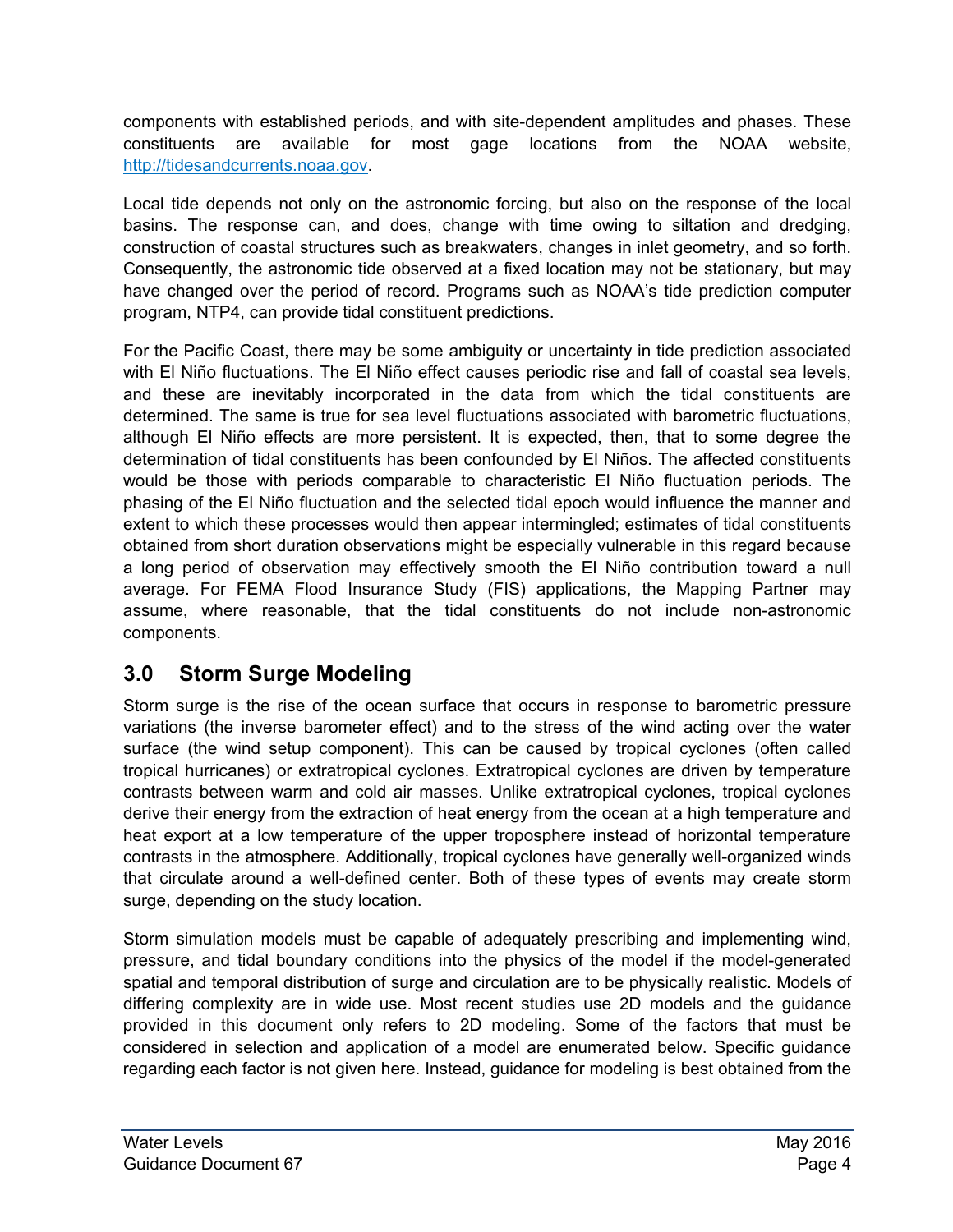user's manual for a particular model, and from review of prior studies which have successfully used that model.

#### <span id="page-8-0"></span>**3.1 General Considerations**

Modeling factors that may be considered in the hydrodynamic study include:

- The *governing equations* of the model, typically the nonlinear long wave equations accounting for conservation of mass and momentum, with surface wind and barometric pressure terms representing the influence of the storm. For large domain applications, the governing equations must also include the Coriolis parameter. For storm surge, it is generally acceptable to assume hydrostatic conditions and constant density in the governing equations;
- The *numerical scheme* used by the model, whether finite differences computed on a mesh of rectangular cells (commonly of fixed size) or in curvilinear coordinates, or finite elements represented by triangular or quadrilateral cells (of varying sizes). The numerical scheme may also be explicit or implicit, affecting time step constraints, and so affecting study cost;
- The *flooding / drying* treatment of cells as the surge and tides advance onto land and then recede. Such a capability is mandatory for regions of low relief and large surge, although a model implementation with a fixed shoreline boundary could be acceptable if the terrain rises rapidly, limiting inland flooding;
- The *storm representation*, such as a planetary boundary layer model for a hurricane, including both wind and pressure; the storm representation will be quite different for tropical and extratropical cyclones although the modeling principles remain the same in each case;
- The *wind stress coefficient* which relates the wind speed at the surface to the stress felt by the fluid;
- The *sheltering* treatment, adjusting the effective wind stress to account for partial reduction by tall vegetation, terrain, and structures (this may be especially significant for sheltered waters);
- The offshore *bottom friction* treatment over the relatively smooth ocean or bay bottom, which retards the flow;
- The onshore *flow resistance* treatment accounting for bottom friction and resistance offered by tall vegetation and structures; this may be critical for sheltered waters;
- The source and quality of *bathymetric* data;
- The source and quality of *topographic* data;
- The representation of the bathymetry and topography in the model *mesh*, which depends upon the numerical scheme;
- The *faithfulness* of the mesh to the irregular bathymetry and terrain, including conformance to boundary shapes and inclusion of small sub-mesh barriers which may control the local variation of overland flow;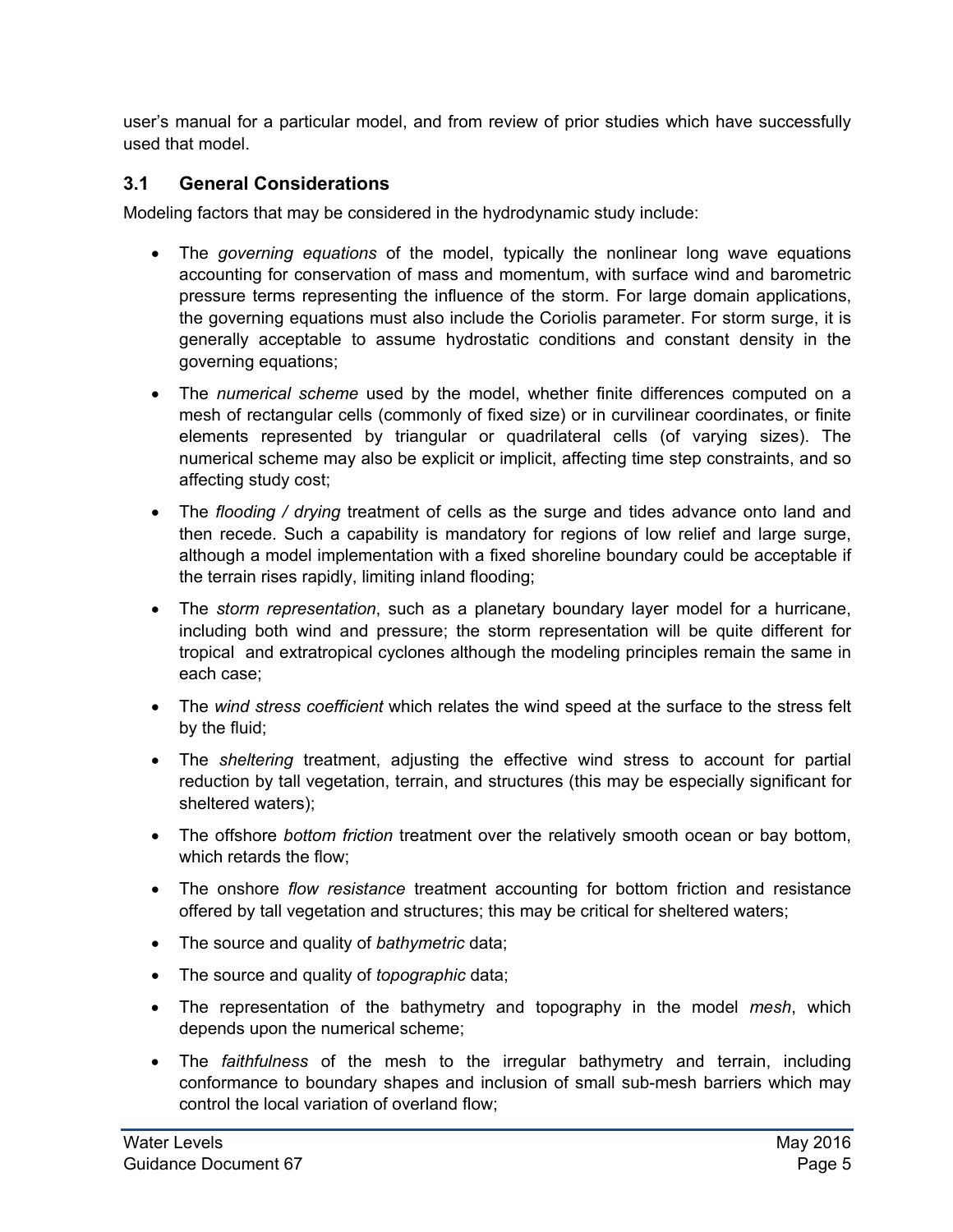- The *resolution* of the mesh, whether fixed or varying through the study area;
- The *boundary conditions* which impose approximate rules along the edges of the model area, both offshore and onshore, permitting termination of the calculations at the expense of accuracy;
- The treatment of *astronomic tide* which might be handled as part of the simulation through the boundary conditions and tidal potentials, or which might be treated as an added effect separate from the surge simulations;
- The types and limits of *validation* which might be done, including small amplitude astronomic tide reproduction for which validation data is reliable;
- The role of *validation hindcasts* to confirm the apparent reasonableness of the final model when compared with historical surge records;
- The role of *wave setup* (a separate topic in the mapping guidelines), especially in the interpretation of high-water marks used for hindcast validation.

These factors have been listed here to alert the Mapping Partner to the numerous and complex issues which must be addressed during the course of a full storm surge study. For each, the Mapping Partner must review model documentation and user's manuals, as well as recent studies accepted by FEMA using the selected model, to discern the appropriate level of effort for a new study in the selected study location.

#### <span id="page-9-0"></span>**3.2 Mesh Considerations**

A primary consideration in numerical modeling is that the modeled domain is adequately represented by the computational mesh. This includes not only the inland and island land boundaries in the area of interest, but also the offshore boundary. For example, the mesh should extend far enough offshore of the project area to allow the storm to generate a fully developed surge as a function of tides and wind/pressure. If the mesh is too small, the surge will not develop completely, resulting in an under prediction of the surge. Additionally, if the model boundaries are too close to the project area and located in shallow water, i.e., on the continental shelf, nonlinearities and numerical instabilities may develop, or the boundary computations may be otherwise inaccurate. In general, outer boundary conditions should be prescribed as far from the study area and in as deep water as possible.

A second mesh consideration concerns irregular boundaries along open coasts and within estuaries or embayments. Curvilinear coordinate meshes can be made to adequately represent irregular boundaries. Structured meshes are less flexible, but can be created at a high enough resolution to adequately model irregular boundaries, although the high resolution in the area of interest must be extended to the mesh boundary and may result in a high computational need due to the extra resolution. For some models, a succession of nested meshes of increasing resolution is required, rather than a single structured mesh. Unstructured meshes provide the flexibility to define offshore boundaries that are well removed from the project area and can also capture irregular coastlines easier than some other options.

A third consideration in the development of any computational mesh is the compatibility with the maps used to generate the mesh. Many meshes are referenced to Latitude and Longitude;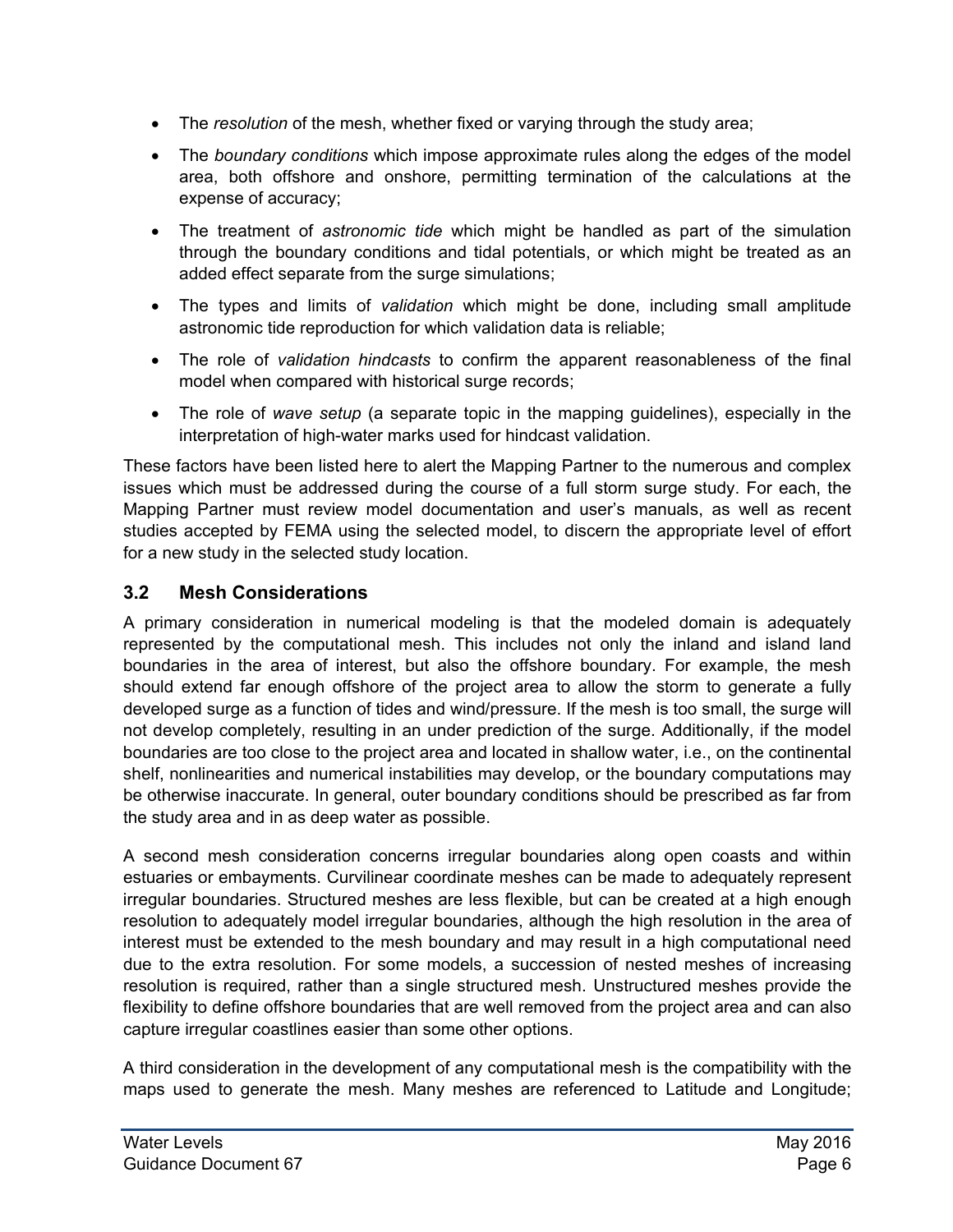however, some are referenced to X- and Y-coordinate systems that may in turn be referenced to one or more state-plane coordinate systems. If the mesh overlaps multiple systems, the modeler needs to ensure that all data are compatible. Compatibility includes both vertical and horizontal features. If different projection methods are used in adjacent regions, the derived model mesh may be correspondingly skewed.

The selected mesh must be populated with the most up to date and accurate bathymetric and topographic data available. Even the best numerical model will give erroneous results if depths and land elevations are in error. It is very important to ensure that all data are referenced to the same vertical datum, so that the geometry of the basin is faithfully reflected in the model. Depths are often referred to Mean Lower Low Water (MLLW) on navigational charts, but may be referenced to a locally-relevant datum. Topography will generally be referenced to either NAVD88 or NGVD29. These potential differences must be resolved to ensure consistency among bathymetry, topography, ocean surface elevation, and tidal forcing.

Mesh developers should carefully consider and resolve all significant features that either act to retard storm surge penetration into the floodplain (elevated roadways, levees or other natural landscape features), or that might facilitate its movement into backshore areas (small rivers and streams, navigation channels, underpasses, drainage canals, etc.). Mesh development may use geo-rectified photography and images to aid in establishing and resolving the shoreline or landscape features that influence surge propagation.

After generating an initial mesh, the mesh builder must perform the important task of checking and refining the mesh, optimizing agreement between the mesh and the shoreline and coastal features such as breakwaters and jetties or other landscape and infrastructure features in the floodplain.

#### <span id="page-10-0"></span>**3.3 Boundary Forcing**

Tropical storms require both pressure and wind fields in order to simulate the storm surge; northeasters and extratropical events may only require wind. Tropical storm wind and pressure input for a model may be based on a separate wind and pressure model. The influence of tides on the simulation may be considered.

#### **3.3.1 Tidal Boundary Conditions**

If tides are to be simulated with the storm, the tidal boundary conditions on the open-coast boundaries as well as tidal potential terms over the entire computational mesh must be specified. The model selected for the storm surge computations may have these capabilities as part of the model package. If a model does not contain these features, the user will have to provide the necessary boundary conditions. Global tidal boundary conditions and extratropical wind fields are available from a variety of sources and the Mapping Partner should document the selection of a valid source, appropriate for the study.

Tidal elevation boundary conditions can be obtained from the global tidal constituent data bases of Schwiderski (1980) or LeProvost, et al. (1995, 1998) or from domestic data bases such as the tidal constituent data base of Mukai, et al (2002). For small domain applications, it is possible specify a single tidal time series along the open water boundary of the mesh and neglect tidal potential terms. For applications in which the surge is not large with respect to the tide or there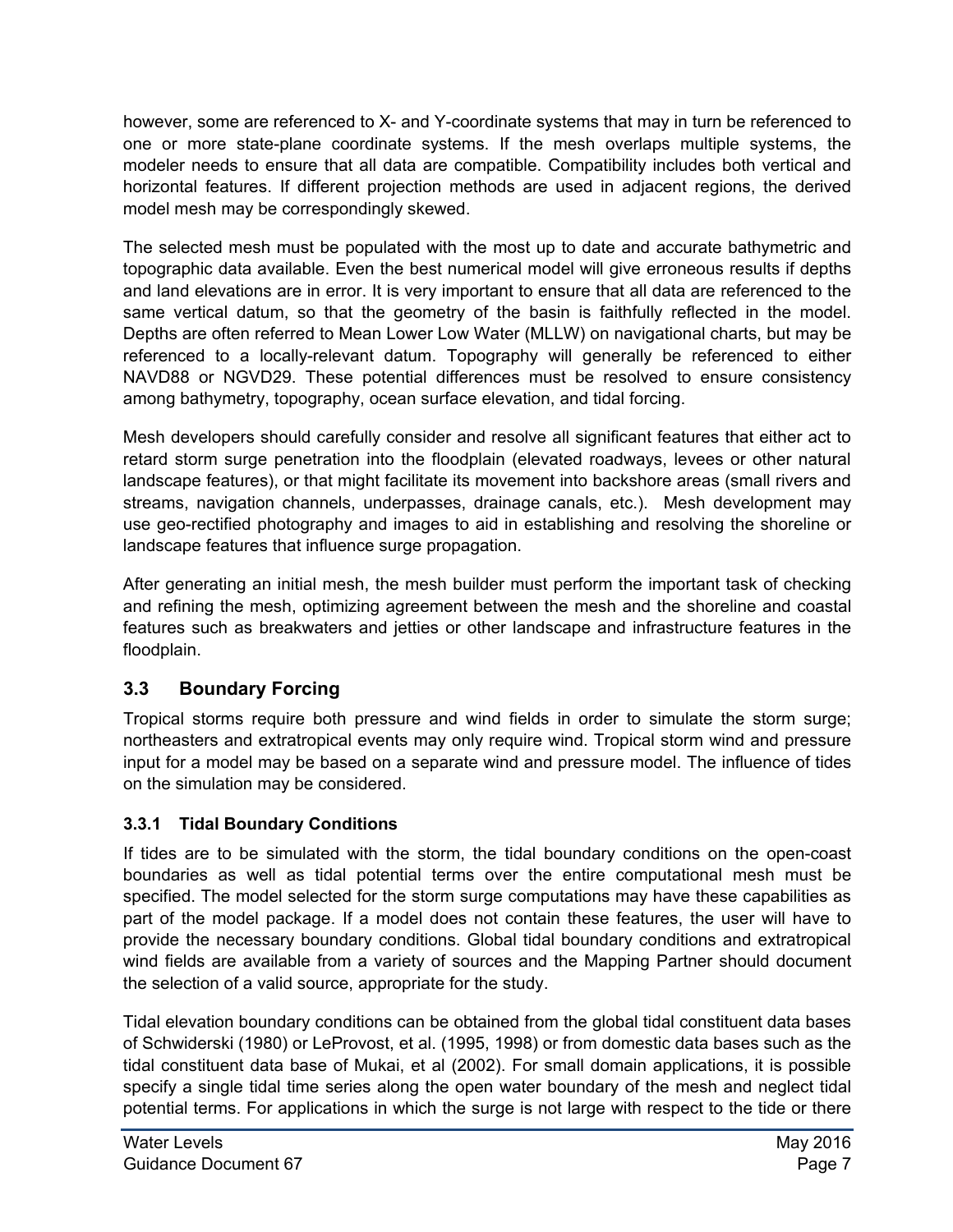is not a significant amount of overland wetting and drying or barrier island overtopping, it may also be acceptable to model the surge without tides and then to linearly add a reconstructed tidal time series to the surge time series. See Section 3.4 for additional detail.

#### **3.3.2 Wind and Pressure Field Data**

The quality of wind and atmospheric pressure field input is of the utmost importance in storm surge modeling, in light of the strong nonlinear dependence of surface wind stress on wind speed, and the importance of atmospheric pressure induced water-level changes. The quality of water-level predictions is only as good as the quality of the meteorological forcing. Both wind speed and directional accuracy are important, especially along irregularly-shaped shorelines where wind fetch is highly sensitive to wind direction.

Surge modeling must be able to utilize time-varying wind and pressure in order to properly simulate the water-level response to rapidly changing meteorological forcing. The frequency of data needed to develop these fields limits the ability to capture certain storm events that very quickly traverse the lake, such as squall lines and fast-moving fronts. The spatial and temporal resolution of wind and pressure fields can only really represent well the forcing associated with large-scale non-convective storm systems, not smaller rapidly moving frontal passages associated with thunderstorms or other convective events.

Tropical storm models are available from both the public domain and commercial sources. These models range from simple empirical/parametric representations of a hypothetical storm, to more complex planetary boundary layer models that incorporate some of the essential physics of an actual storm event. Regardless of the model selected, of the desired output is wind speed and atmospheric pressure over the computational mesh.

Extratropical wind fields can be obtained from a variety of sources, including commercial sources. The U.S. Navy Fleet Numerical Meteorological and Oceanographic Center provides hindcast, nowcast, and forecast wind over the world on a fixed delta-Latitude/Longitude basis at fixed time intervals. Wind and weather archives are also available from the National Weather Service (NWS) at specific station locations. For large domain modeling (regional scale), a spatially and temporally variable wind is required. However, for small domain (local scale) projects, a time varying single point wind speed over the full mesh may be sufficient. Such data might be obtained from a local airport or from the NWS database.

Regardless of the type of storm event (tropical or extratropical) and the origin of the data used to drive the hydrodynamic model, the data must be compatible with the wind drag formulation used in the hydrodynamic model. For example, wind field databases may specify winds at 20-m heights while the selected model formulation may assume 10-m heights. Database units of wind speed can be in ft/sec, m/s, or possibly knots. Care must be taken to assure compatibility in units and in the particular convention chosen for wind speed definition.

### <span id="page-11-0"></span>**3.4 Astronomical Tidal Effects in Storm Surge Analysis**

Astronomical tide can be an important component during a coastal storm event. This section discusses the tidal contributions to the SWL, although this would also apply to the MWL or DWL. See Section 3.9.1 and Figure 2.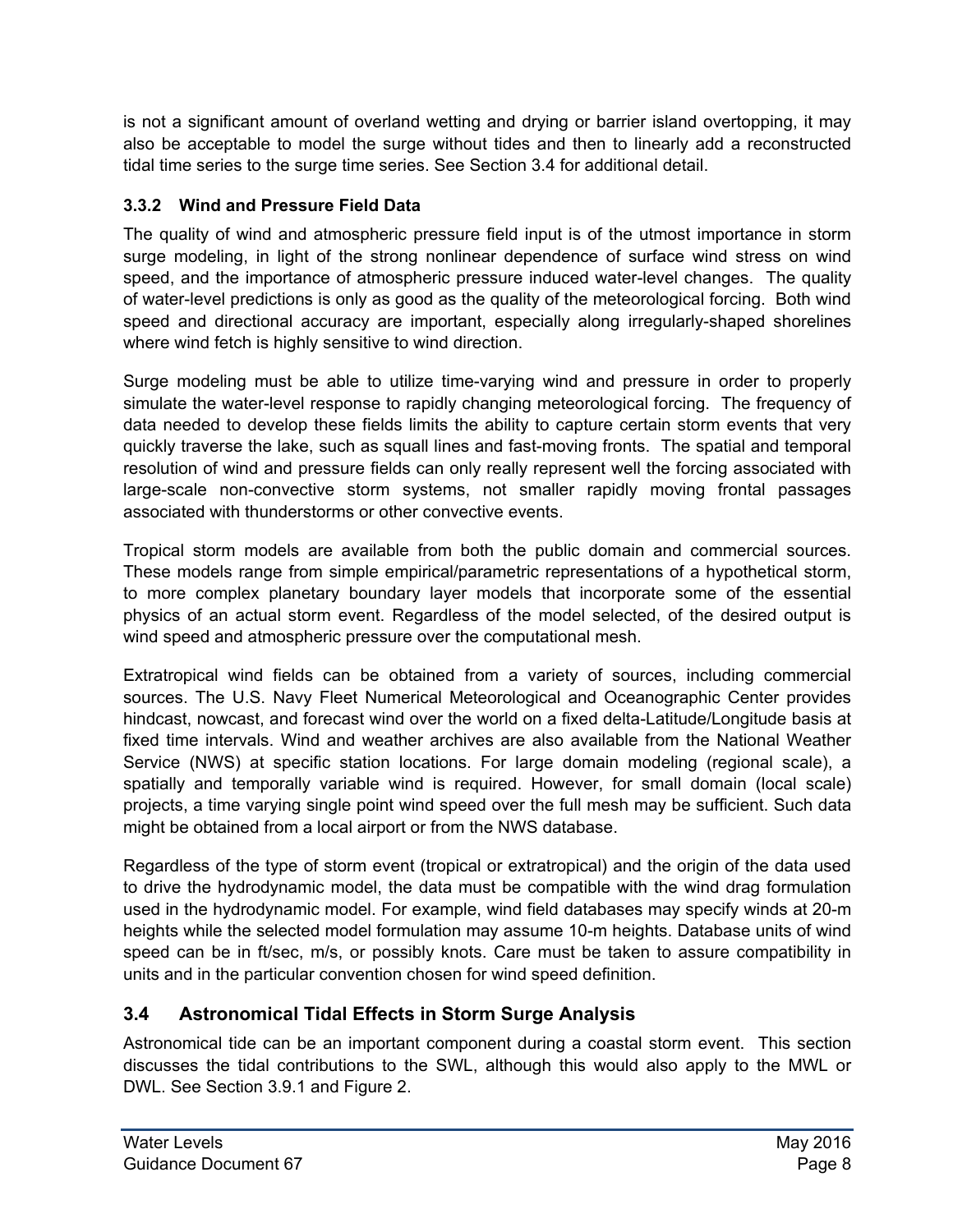The tidal level at the time of the arrival of the peak total storm surge can be the difference between areas being flooded or not being flooded, hence the tidal effects and its timing with the total storm surge peak cannot be ignored in the calculation of flood frequency levels.

#### **3.4.1 Tidal Impacts to Storm Surge**

The hydrodynamics of storm surge and its interaction with the tide can be complex. The SWL can vary greatly depending on local conditions such as the orientation of the coast compared to the storm track, the intensity, size and speed of the storm, as well as the local bathymetry and the shape of the shorelines. Some geographies may exhibit large nonlinear effects between surge and tide necessitating more complex modeling and methodologies. In general, areas with larger tidal ranges exhibit larger nonlinear interactions due to greater flow velocities during the tidal exchanges, hence larger bottom frictional effects. Shallow channels with small crosssectional areas may also exhibit large nonlinear effects. Some geographies may exhibit a more linear process where simply adding a tide level to a total storm surge peak may be adequate for estimating the storm tide levels.

If it is uncertain how important nonlinear effects are to a study area, sensitivity testing may be needed to determine the degree to which nonlinear effects may exist in a particular coastal geography. Sensitivity tests usually include simulating a few storms that capture the range of expected surge levels with each storm run twice – once with once without tides. Tides are then added to the surge-only results (linear results) and compared with the results where the tides were included in the modeling (nonlinear results). Differences between the linear and nonlinear results that are more than 0.5 feet to 1 feet could be an indicator that the study should account for nonlinear tidal effects. Once the sensitivity testing is complete, the appropriate choice for the methodology for including tides in the storm surge analysis can be made. In geographies where the tidal ranges are small enough that they can be ignored (such as in the Great Lakes), the storm surge study may proceed without incorporating tidal effects into the analysis.

The timing of the storm surge peak within the tidal cycle is a random occurrence. This means that the maximum storm surge from any given event can occur anywhere in the tidal cycle. Depending on when in the tidal cycle the maximum storm surge occurs, it could be the difference between a major flood event (occurrence at a high tide) and a minor flood event (occurrence at a low tide), each having an equal probability. Because the occurrence of a storm surge peak with a particular phase of the tide is a random occurrence, when including tides in a probabilistic study one has to account for all possible outcomes and the probability of those outcomes. The net effect of including tides is to increase the flood levels because more opportunities exist for generating higher SWLs. Without including tides the total storm surge levels achieved above the MTL will be lower.

Additional considerations include the spring and neap tides and whether local tides are diurnal, semi-diurnal or mixed. The spring and neap tides only occur twice a month as opposed to the daily highs and lows. Care should be taken to ensure the varying tidal conditions and levels are represented. On the Great Lakes as well as other areas like Puerto Rico and the US Virgin Islands where the tides are minimal they can generally be ignored.

The methods described below are not inclusive of all methods available to a mapping partner, but represent the methods that have been implemented most often. Constant evolution of the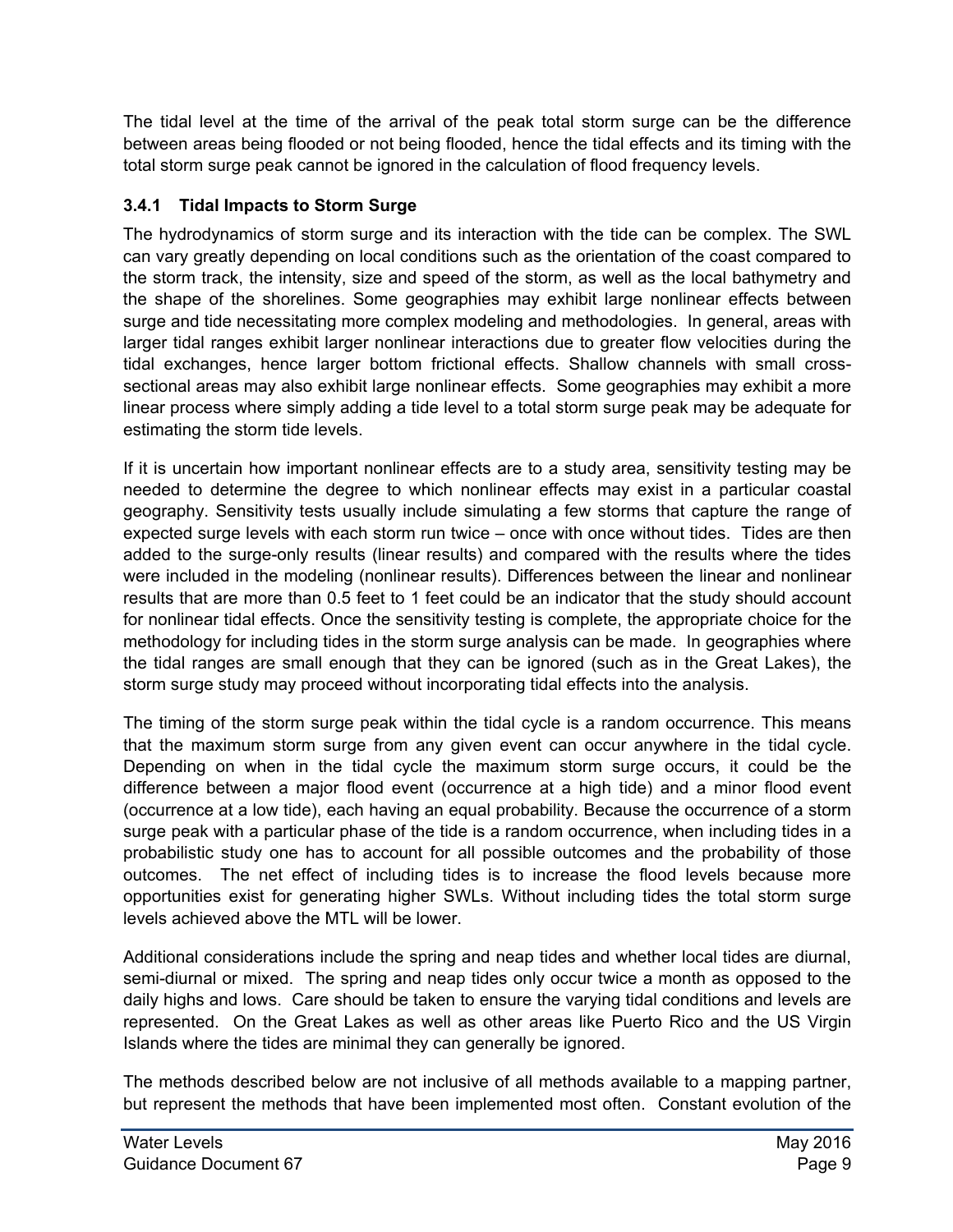science may produce new insight and new procedures. The mapping partner should perform a literature search before starting new storm surge studies to investigate current practices. The mapping partner should also evaluate the local study area conditions and characteristics to select the most appropriate method for including tidal and surge effects in the total water level storm surge estimates.

#### **3.4.2 Methods**

There are two primary methods by which tidal effects can be accounted for in storm surge analysis: linear or nonlinear. As mentioned above, the assumption of linear interactions can be made if appropriate. If nonlinear interactions are important in a study area they need to be accounted for in determining the total storm surge frequency elevations. The incorporation of tidal effects with these two methods is explained below.

#### **3.4.2.1 Linear Tidal Interaction Assumption**

Linear interaction of the tides with the storm surge is assumed if it can be shown that neither is physically altered to an important degree by the presence of the other. If a linear interaction can be assumed, then three methods are proposed for combining the tides and total storm surge.

The first method is to add the storm surge peak and the tide in some manner. If a surge episode, such as a northeaster, is of relatively long duration compared with a tidal cycle, then high tide will be likely to occur at some time for which the surge is near its peak and a simple sum of high tide and storm surge peak may be sufficiently accurate. If the surge duration is short, such as may be typical for hurricanes in northern latitudes, then the approximation of adding amplitudes should be recognized as a conservative choice, which may or may not be appropriate.

The second method is based on the fact that the Probability Density Function (PDF) for a sinusoid is largest at its extrema, so that the tide is generally near a local high water, or near a local low water, and spends more time near those values than near the MTL. It may be reasonable, then, to assume that the peak storm surge occurs with equal probability near a high tide or near a low tide, taking mean high and mean low as representative values. Each of the corresponding elevation sums would be assigned 50 percent of the rate associated with the particular storm (as if each storm were to occur twice, once at high tide and once at low tide), and the frequency analysis would proceed with these divided rates. This method has been used with the Empirical Simulation Technique (EST) statistical approach where the storms are simulated without tides and then the tides are added to the total storm surge so that each storm peak occurs at the high and low tides. An alteration to this has also been to consider four phases of the tide (high tide, low tide and two at mean tides).

A third, slightly more complex approach still assuming linear interactions and assuming that the tide and total storm surge peak are physically independent, is based on a convolution method. In this method, the PDFs for both tide and storm surge only are used. If the probability density of the tide level Z is denoted by  $p_T(Z)$  and the probability density of the total surge level is  $p_S(Z)$ , and S and T are dummy variables of integration, then the probability density of the sum of the two is given by Equation 1 where the indicated integrations are over all tide and total surge levels.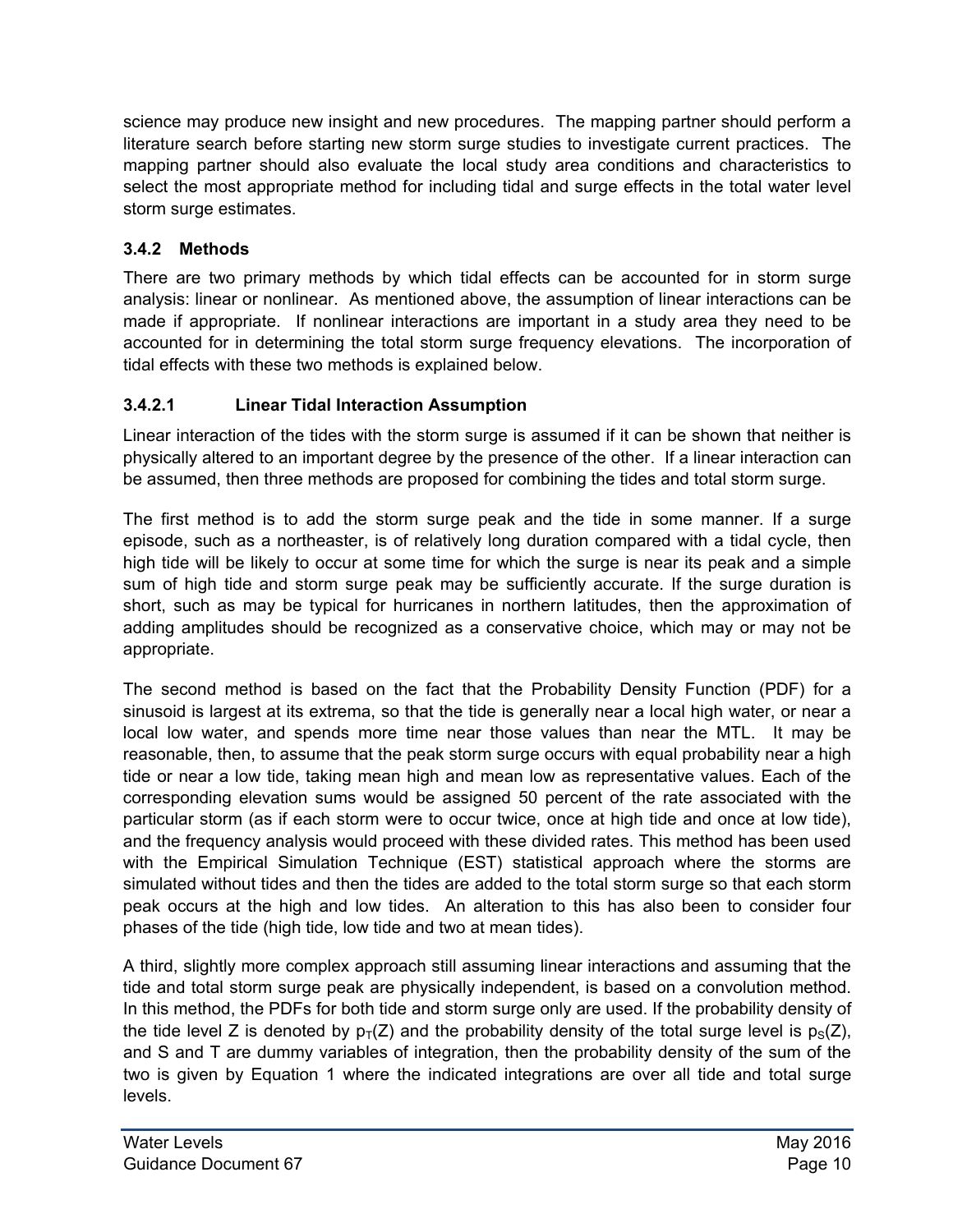$$
p(Z) = \int_{-\infty}^{\infty} p_T(T) p_S(Z - T) dT = \int_{-\infty}^{\infty} p_T(Z - S) p_S(S) dS
$$
 Equation 1.

Another way the tidal effects are incorporated when the tidal amplitudes and ranges are small compared to the storm surge levels (or the storm surge is small compared to the tides), is through a post–processing task after the completion of the storm surge model simulations. In this case the tide can be accounted for as an uncertainty or epsilon term in the statistical analysis. The approach takes the standard deviation of the tide based on the predicted tides of the study area for a one year period and combined with a surge Cumulative Distribution Function (CDF) from the storm simulations and a tide CDF from a Gaussian distribution. This approach has been adopted in the FEMA Mississippi Study (FEMA, 2008). This is similar to the previous method, with the tide PDF assumed to be Gaussian, and the PDF for storm surge built from individual simulated storms.

A slightly more detailed method would be to combine the storm surge and tide time series at multiple phases and extract the peak water elevation from them. This could be done by using water elevation time series from tidal and storm surge simulations. Doing this repeatedly with different offsets in the timing of the two would provide an arbitrarily large number of combinations of tide and surge from whom the peak total water level can be used to build the storm tide PDF. The important contribution of this approach is that it fully accounts for the fact that the peak total water level may not occur at the time of peak surge, and for the specifics of the shapes of both tides and surge, such as differences in diurnal and semi-diurnal tides, and the effects of storms with longer surge durations. Because the computational cost is low, this method can completely remove any uncertainty in the combined phasing of the two, a shortcoming of nonlinear methods that must limit the number of simulations due to the high computational burden. As a result, this method may be able to provide higher-accuracy results over nonlinear methods in areas with moderate tide-surge nonlinearity due to cost/schedule constraints.

#### **3.4.2.2 Nonlinear tidal Interactions**

If the modeler desires to reflect nonlinear tidal and surge interactions within the analysis, the methodologies to include tides are more complex. The tides have to be accounted for within the hydrodynamic modeling and associated statistical framework. There are several approaches that can be used depending on the study methodologies, tidal impacts, and resources of the study.

#### **3.4.2.2.1 Integrated Joint Probability Method (JPM) Approach**

The most straightforward but time consuming method for computing the effects of the interaction of tides and storm surge within a hydrodynamic study involving tropical storms is to expand the JPM parameter space to include tide parameters. The JPM method is described in other guidance documents. For example, parameters related to tide amplitude and tide phase could be included along with central pressure and forward speed. Hydrodynamic simulations would then be made for a larger number of storms occurring over a range of possible concurrent tide conditions by setting each storm with a range of tidal forcing boundary conditions. Adding two more dimensions to the JPM space would likely increase the number of simulations by one to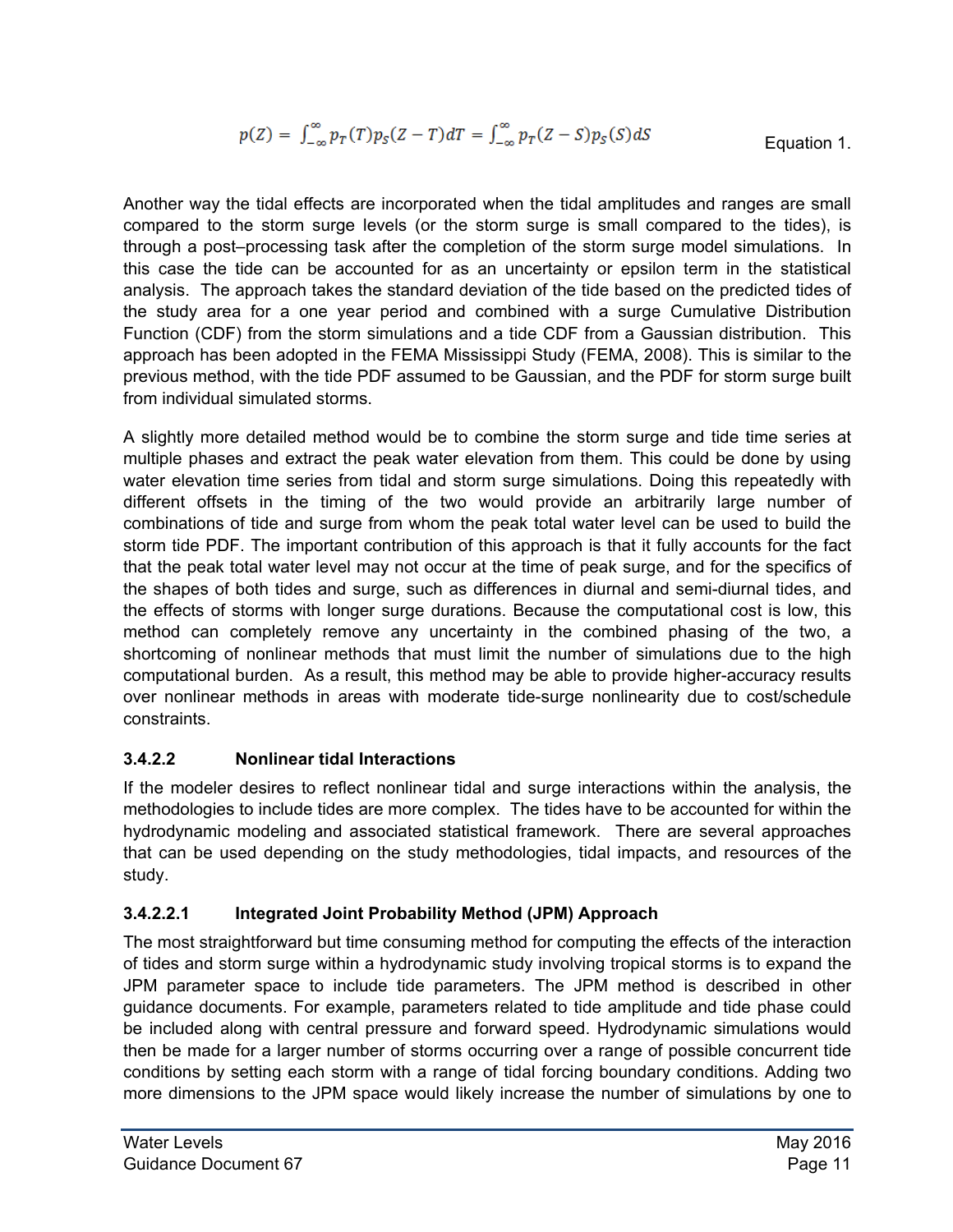two orders of magnitude. Recent JPM work has had storm populations in the 1,000s to 10,000s for studies covering several counties, meaning this approach may be prohibitively expensive. A JPM-Optimum Sampling (JPM-OS) approach should be able to limit the increased computational cost. However, it could still increase the total number of model runs by an order of magnitude.

#### **3.4.2.2.2 Regression Approach**

The regression approach was used with many FEMA coastal studies completed in the 1980s using the FEMA storm surge model. The approach is fully documented in the FEMA Coastal Storm Surge Model documentation (FEMA, 1988). It involves a set of secondary calculations to be performed following the basic JPM storm simulations. The idea is to perform linear superposition of the simulated JPM storm surge elevations (not including tides) with tides of varying amplitudes and phases, producing a set of added SWL results. A number of additional storm simulations are then run with the various tide amplitudes and phases. In these runs, the tides and the surge are computed together, so that the SWLs represent the fully combined results, not just the simply added results.

At a given grid point, the combined SWLs can be plotted against the added SWLs, to obtain a regression expression relating one to the other. Both tides and storms must be chosen carefully for this exercise in order to cover the ranges of parameters of importance. The result is an approximation that is used to adjust the linear superposition (or "added") SWLs using computed nonlinear effects. The earlier FEMA documentation recommends the use of different corrections for low and high tide. In addition, preliminary calculations performed for a South Carolina surge study suggested that these corrections may depend on the coordinates and characteristics of the grid point as well as its location relative to the hurricane track. Given these complicated dependencies, this approach is not preferred when nonlinear tidal effects are large and when other approaches can achieve a reasonable level of accuracy.

#### **3.4.2.2.3 Random Timing Approach**

This approach has been used extensively by the State of Florida in its determinations of Coastal Construction Control Lines (Chiu and Dean, 2002). The State of Florida work was published in a series of county-by-county reports by the Florida Department of Natural Resources (DNR), Bureau of Beaches and Shores. The approach is simple and has been adopted by several recent FEMA studies at the time of this writing, including the FEMA Region II study for New York City and New Jersey (RAMPP, 2014) and the FEMA Region IV study for Georgia and Northeast Florida (BakerAECOM, 2012). The Florida DNR coastal setback work involves Monte Carlo simulations of many hundreds or thousands of storms using an inexpensive 1D surge model (locally calibrated against a 2D model). To account for the effects of tide, the 1D simulations are performed using local tide history as defined by choosing a random starting time in the tide predictions for the hurricane season. Each simulation is performed with a random tide in this way, and the large number of simulations effectively reproduces a very long period of history, with tide and surge appropriately combined. From these simulations, the final SWLs are obtained directly, without need for additional tide analysis. For the studies completed by the Florida DNR, the nature of the Monte Carlo Simulation was applied to a large number of storm simulations, which resulted in a representation of the entire tidal in the model results. Recent FEMA studies using this approach have not used a large number of Monte Carlo simulations,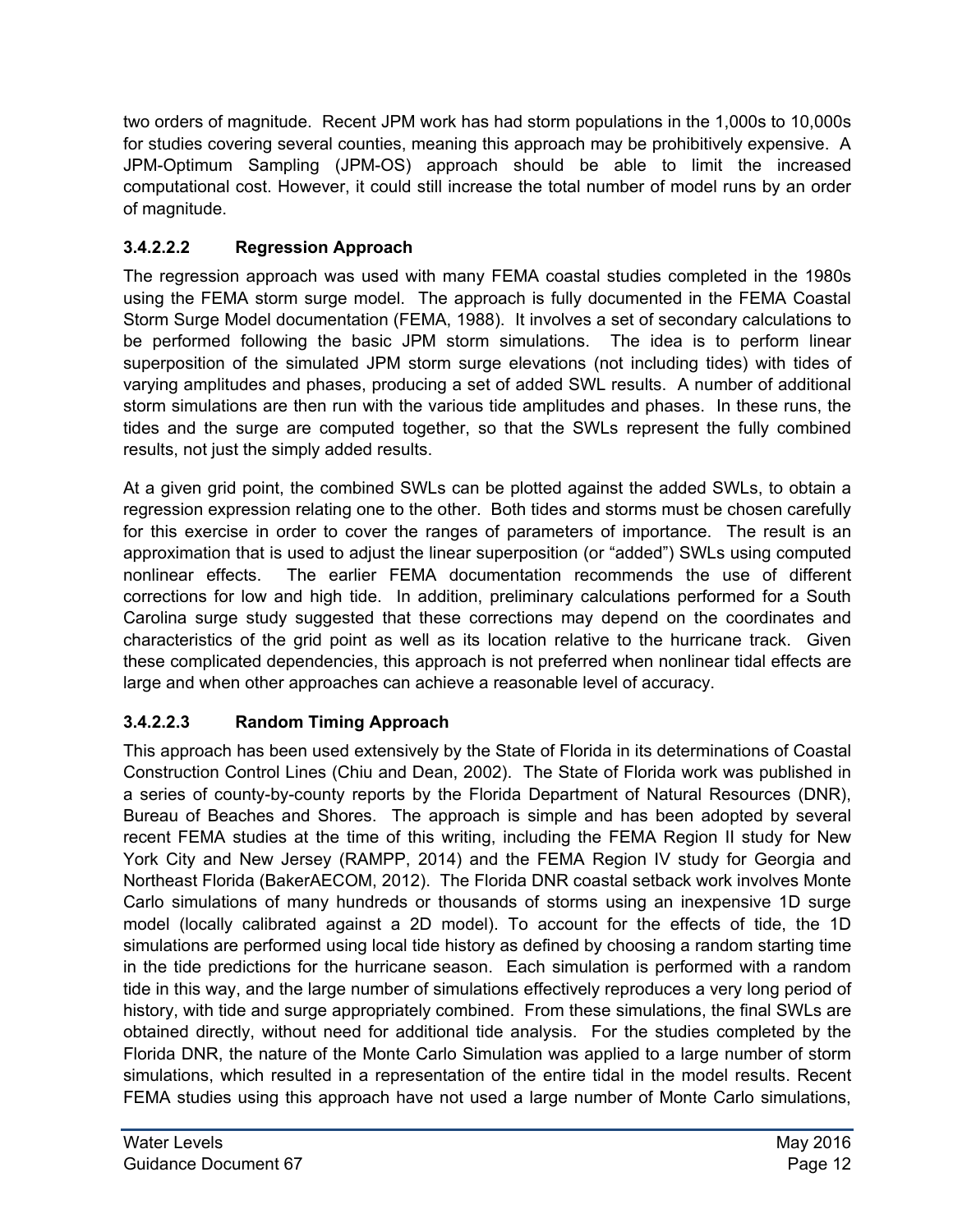but instead have assumed that a single random timing assigned to a smaller set of JPM-OS storms can sufficiently capture tide-surge variations. In the case of extratropical storms, such as in the FEMA Region II study, two instances of each storm were simulated, with the second realization of each storm performed at the opposite tide phase of the first.

For each storm simulation, a random starting time within the storm season is selected, and each storm is run with the corresponding tidal parameters. With the JPM, and particularly with a JPM-OS methodology, the Mapping Partner should investigate if the number of storms in the simulation set is sufficient so that the randomly chosen tides adequately sample the significant range of tidal effects in order to produce a stable estimate of the SWL. It may be necessary to simulate each JPM storm with multiple randomly selected tidal start times in order to provide a greater sampling of storm tide possibilities. For extratropical storms where the statistics are fed by the simulation of historic storms, the number of simulated events is limited. Therefore multiple random time scenarios are needed for each storm simulated. Another option for both tropical and extratropical storms would be to only simulate certain storms that are considered particularly important at multiple tides.

#### **3.4.2.2.4 Hybrid - Random Timing Approach**

If simulating all storms needed for the frequency analysis with tidal effects is not possible due to time and resource constraints, a hybrid approach to the Random Timing Approach is possible. In the hybrid approach, a reduced training set of storms is simulated with and without tidal effects. This is similar to the regression approach except that the simulated training set of storms is chosen randomly throughout the tidal cycle as opposed to at selected highs and lows. This training set is used to develop nonlinear tidal adjustment factors throughout the domain. The adjustment factors are then added to the storm surge simulation peak water level responses along with the sampled tidal elevations. The key to this approach is to simulate enough storms with tides where the storm surge peak occurs at enough points in the tidal range to validate the adjustment factors. As mentioned previously, several factors can affect the level of nonlinearity seen in a study area.

#### <span id="page-16-0"></span>**3.5 Wind Drag and Bottom Drag**

The surface stress distribution resulting from storm induced wind is computed through application of some specified wind drag formulation that includes empirical coefficients. Selection of an appropriate formula and coefficients is extremely important because the shear stress is proportional to the square of the wind speed. A formulation or coefficient that is appropriate for extratropical events may not be appropriate for tropical storms. Additionally, an upper bound to the wind stress may need to be determined due to reduction in sea surface roughness during extreme events. A versatile numerical model should provide the user with capability to specify parameters for a given formulation, including reductions due to the presence of vegetation.

The bottom drag must also be specified. As for the surface shear stress, a versatile numerical model should allow the user a variety of friction options. These options should include linear or quadratic options as well as provisions for variable resistance to account for the effects of all manner of vegetation and structures which might be encountered in overland flood propagation.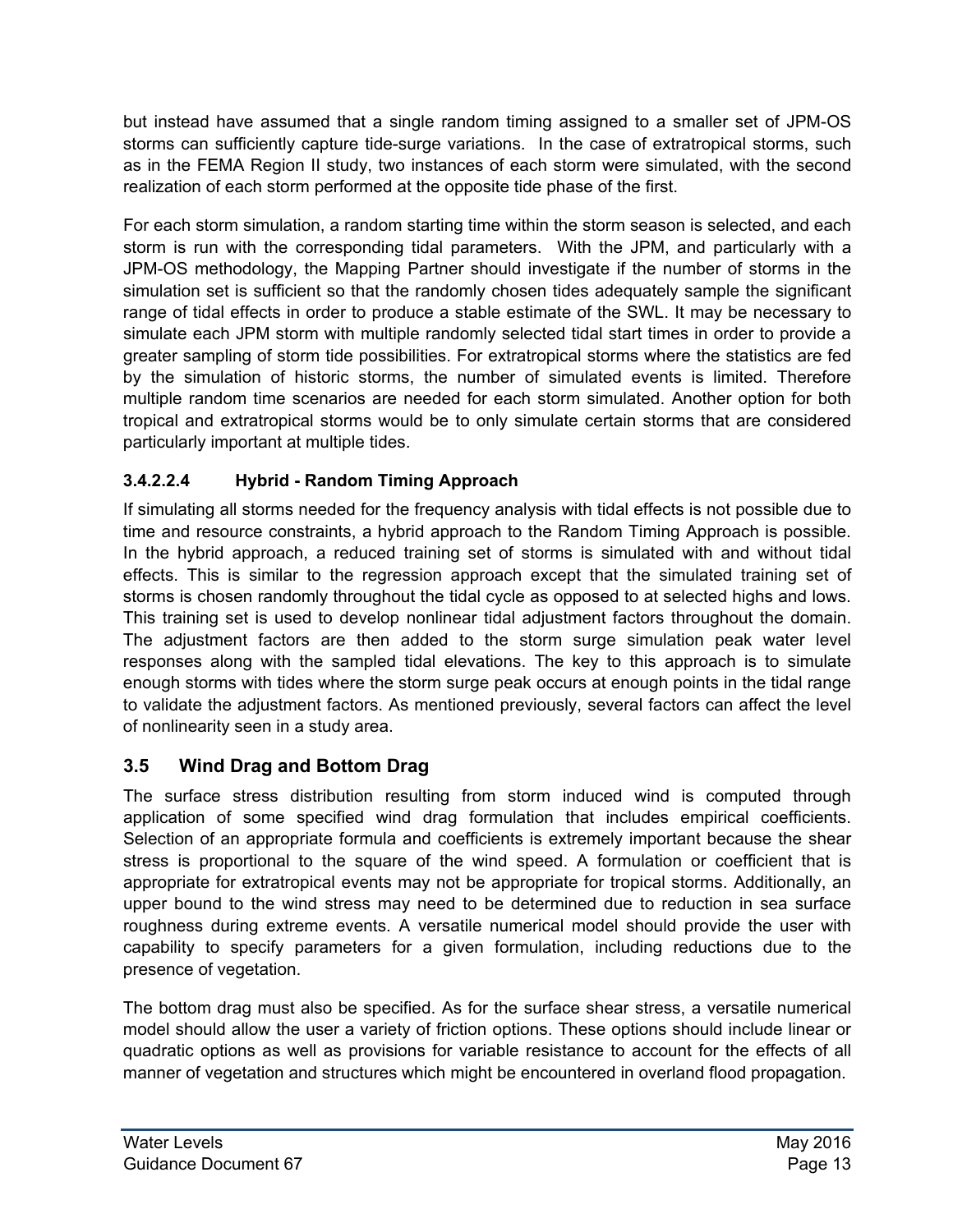#### <span id="page-17-0"></span>**3.6 Land Cover Data**

Land cover type data bases, such as those developed by the USGS or NOAA, can be used to specify the friction resistance characteristics of different portions of the model mesh domain. This can be done in order to maximize the accuracy with which landscapes of various types influence the propagation of the storm surge into an inundated floodplain. Frictional effects of the landscape can be important if the inundated flood plain is large in extent or if the storm surge wave must propagate a significant distance to reach a particular location.

#### <span id="page-17-1"></span>**3.7 Wave Setup**

The application of a basin-wide coupled 2D wave and surge model results in a MWL (SWL plus static wave setup) and it may not be necessary to compute wave setup outside the basin-wide modeling effort. However, this is only the case if sufficient resolution is adopted in the surf zone to compute wave setup accurately for all storms. Wave radiation stress forcing can be included in the numerical model if wave setup is of concern. Further discussion on wave setup can be found in the Wave Setup Guidance document.

#### <span id="page-17-2"></span>**3.8 Storm Climatology**

The historical storm record is needed for two purposes: first, for definition of the characteristics of particular historical storms necessary for hindcast modeling and model validation as discussed above; second, for estimation of storm frequency and frequencies of such storm parameters as may be needed in the statistical simulation effort.

As already noted, extratropical data may be obtained from knowledgeable and experienced Federal agencies, as well as from commercial sources. Similar data for tropical storms and hurricanes is also available. The latter data is more problematic, however, owing to the sporadic quality of hurricanes and to their relatively large spatial gradients in winds and surge (compared with area-wide northeasters, for example). Important northeasters are of such dimension and duration as to affect large coastal areas, including numerous tide gages, and do not generally result in loss of gage data as is often the case for major hurricanes. Consequently, difficulties and limitations of storm climatology are more acute for tropical storms and hurricanes than for extratropical systems. Critical data for historical storms and model validation studies should be prepared by experienced meteorologists.

#### <span id="page-17-3"></span>**3.9 Measured Water Level Data**

Measured water levels are an important data source for coastal flood analyses in many locations.

#### **3.9.1 Extraction of Non-astronomic Water Levels from Gage Records**

Both observed data and a method to predict the purely astronomic component of those observations are available. By subtracting the predictions from the observations, one arrives at a time series of the non-astronomic contribution to the measured SWL (the tide residual or tide anomaly), including surge and meteorological effects, rainfall runoff. Figure 2 shows observed, predicted, and tide residuals (observed minus predicted) at Panama City, Florida for a five-day period in August 2005 during Hurricane Katrina's approach and landfall to the west in Louisiana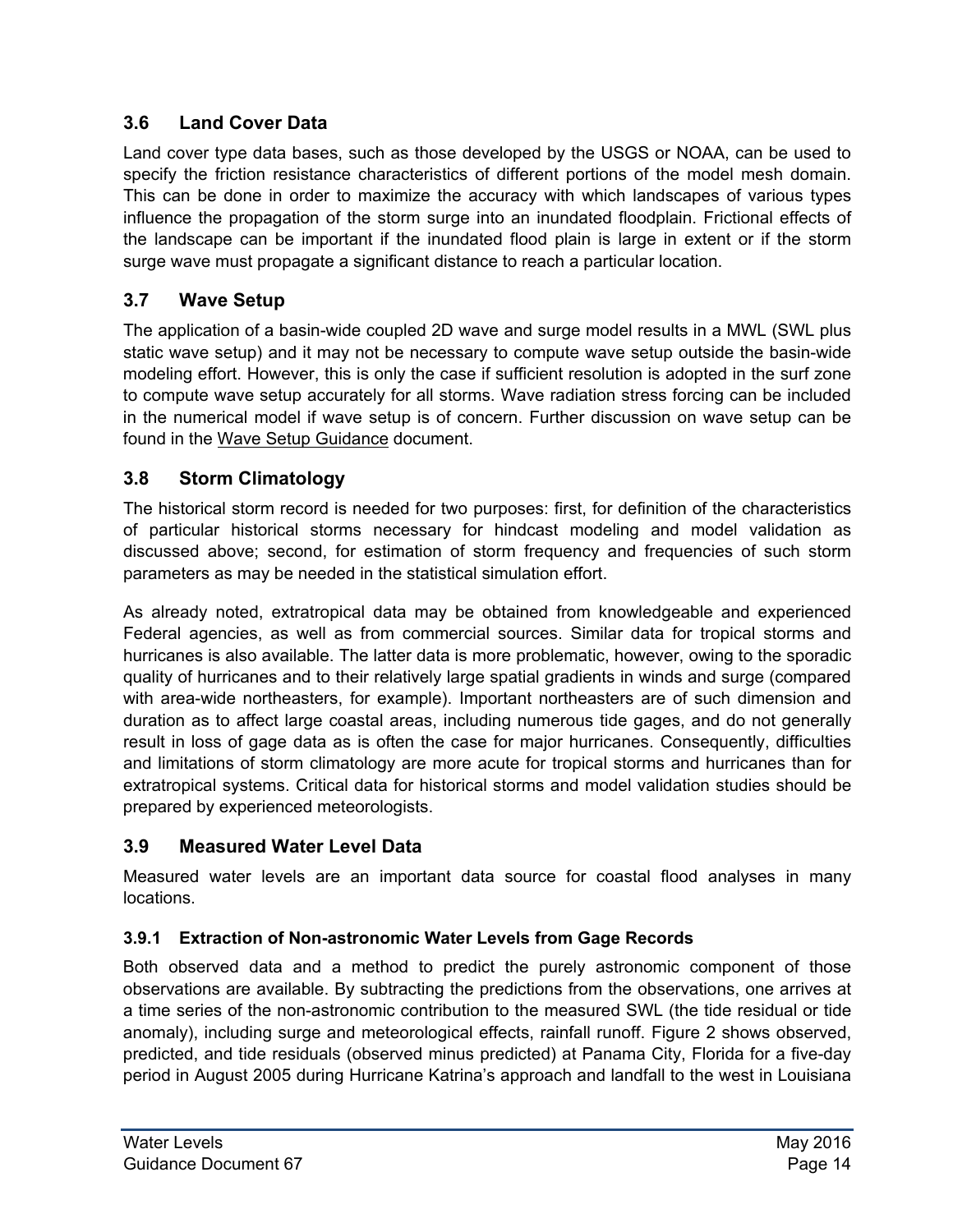and Mississippi. As shown, a slowly varying residual component approximately 2.5 feet in amplitude is superimposed on the fluctuating astronomic tide.

<span id="page-18-0"></span>



The recommended procedure to extract the non-tidal components of the SWL as the difference between the observed and predicted data is extremely simple in concept, assuming that the period of record is adequate (30 years or more) and that the older predictions were made using the appropriate set of tidal constituents, not necessarily those in current use. It would also be assumed that the observed and predicted data has been adjusted to the same vertical datum prior to extraction.

Although this procedure is straightforward in concept, it can be complicated in practice. One complicating factor – changes in the tidal constituents over time – has already been mentioned. Another is the fact that tidal predictions are made with respect to tidal datums, and these may have changed over time, even when referenced to a fixed standard such as NAVD88. Changes in the constituents are one source of datum shift, while changes in relative sea level (including sea level rise and land subsidence) are another. The Mapping Partner should carefully review the history of the tide gage, the history of the tidal datums, the history of the published constituents, and the local history of relative sea level to ensure that at each step, the residual is properly defined.

#### **3.9.2 Great Lakes Gaging Station Considerations**

For studies in the Great Lakes region, measured water level data consists of multiple components including the long-term mean lake level and its fluctuations, seasonal variation of the mean lake level, antecedent seiche conditions at the time of a storm occurrence, and shortterm storm-driven water-level variations. These three sources of water-level variability, at different time scales, are all reflected in the available gage data, and all must be accounted for in a flood study.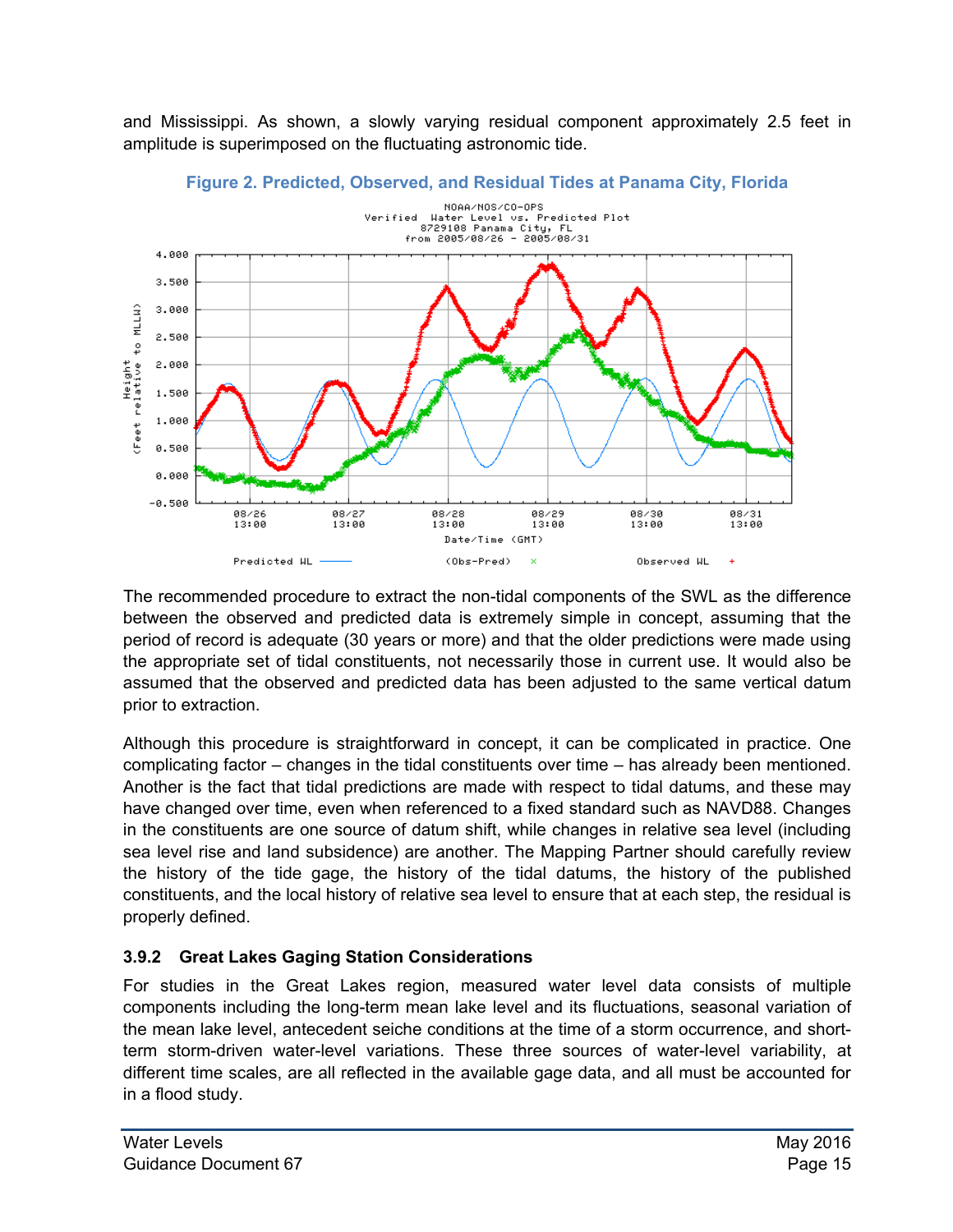For the Great Lakes, many water-level gaging stations are in operation and report levels hourly. Some gages have been in existence for very long periods of time and hourly data acquired since the 1970s are readily available; hourly data acquired prior to 1970 less so. Monthly maxima and monthly mean data are readily available and are very useful for evaluating longterm trends in lake levels. The utility of the monthly maxima and monthly means for estimating historical storm surges has varied from lake to lake (Melby et al., 2012 and Baird, 2012). These data are available from the NOAA and USACE. NOAA provides access to its data through NOAA's National Water Level Observation Network (NWLON) database. The USACE, Detroit District, provides water-level data on its web site. Other sources of water-level data may also be available in particular locations, and these should be sought by the Mapping Partner as part of the study scoping effort.

Long-term lake level changes are a result of both the natural processes mentioned above and anthropogenic activities. The long-term lake level variability is assumed to be a stationary process over the past 50 years. Further, the findings of Baedke and Thompson (2000) indicate the level of Lake Michigan has been stable for over 3,000 years. This is important in the consideration of water-level probabilities and must be evaluated for each lake.

Adjustment values to account for changes in lake conditions and water-control operations over time due to anthropogenic activities such as channel deepening, water diversion, or water management regulations are applied to mean monthly lake levels derived from NOAA waterlevel measurements in order to estimate lake levels that would have existed historically had the lakes been operated under current regulations and physical conditions. These modifications, called the Basis of Comparison (BOC) adjustments, were developed as a product from the International Joint Commission (IJC) Levels Reference Study in 1993 and then more recently in 2003. The modified mean monthly lake levels are adopted in these guidelines to characterize the current state of both the expected range and variability in long-term and seasonal-scale lake level changes.

In general, FIS are intended to be based on existing conditions. Strictly speaking, then, a study could ignore long term variability, adopting the current mean annual level for the analysis. However, the data shows that significant variability can occur over a period of just a few years, and it is recognized that both flood maps and new construction have lifetimes during which such variations may be significant. Therefore, long term variability should be accounted for in the analyses.

#### <span id="page-19-0"></span>**3.10 Ice Cover**

Storm surge modeling on the Great Lakes also requires ice fields as input. Using ice fields developed from data sources such as NOAA's Great Lakes Environmental Research Laboratory (GLERL), the effective wind stress applied to the water surface in the surge modeling can be influenced by the concentration of the ice and by the horizontal extent of ice cover.

An additional physical process that has been examined in ice-covered regions such as the Great Lakes is the influence of sea ice as a source of aerodynamic roughness. Many storm surge models use the wind drag coefficient formulation of Garratt (1977) in the calculation of surface wind stresses. This is a widely-used formulation and it has been found to work well for storm surge applications. Macklin (1983) and Pease et al. (1983) found that measurements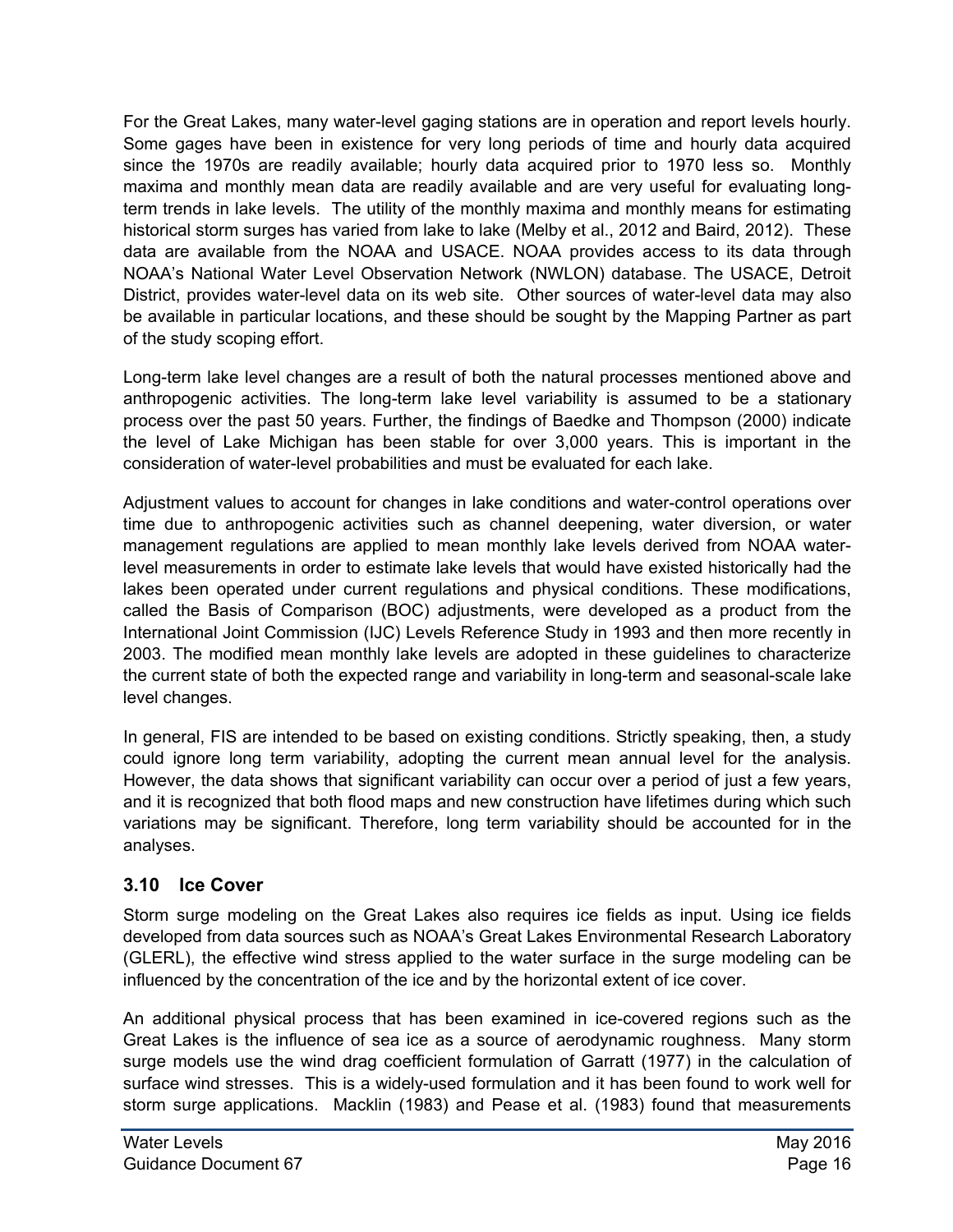over first year sea ice typically yielded wind drag coefficient values that were significantly larger, and varied less with wind speed, than that those predicted for open water. More recent work (Birnbaum and Lupkes, 2002, and Garbrecht et al., 2002) formalized the effect of form drag associated with ice on the specification of wind drag coefficients within marginal ice zones. From their work, Chapman et al. (2005 and 2009) utilized an empirical fit to the range of field data for the air-ice-water effective wind drag coefficient,  $C_{DF}$ , and suggested in Equation 2 in which *IC* is the ice concentration varying from 0.0 to 1.0 (corresponding to 0 percent to 100 percent) for open water and complete ice cover conditions, respectively.

$$
C_{DF} = [0.125 + 0.5IC(1.0 - IC)]10^{-3}
$$
 Equation 2.

Inspection of this air-ice-water-wind drag coefficient formula shows that a maximum value of 0.0025 occurs with 50-percent ice coverage. This value is very close to the Macklin (1983) measurement of 0.0028 for first year ice. Furthermore, it is seen that the value of the drag coefficient is symmetrical at about 50-percent ice coverage suggesting that the drag coefficient needed to represent 75-percent ice coverage is close to that of 25-percent ice coverage. An alternative linear fit dependence on ice concentration has been applied by Danard et al. (1989). These notions regarding variation of wind drag coefficient with ice cover have been supported by a number of Chukchi and Beaufort Sea storm surge simulations (Henry and Heaps, 1976; Kowalik, 1984; and Schafer, 1966) in which, wind drag coefficients greater than or equal to 0.0025 where utilized. The interactions of wind, ice, and the water column are not well understood, however. Testing and validation of the approach for treating ice cover in the modeling is recommended where possible.

If ice cover is present and the increased drag coefficient, calculated with Equation 2, exceeds the value calculated using the standard Garratt (1997) formulation, it is recommended to replace the standard Garratt wind drag coefficient with the increased value associated with the presence of ice cover.

#### <span id="page-20-0"></span>**3.11 Model Validation**

Validation of the hydrodynamic model is critical to ensure that mesh resolution, bathymetry, topography, and boundary conditions are adequately defined. Validation includes elements commonly thought of as *calibration*, although, in general, surge models should not be calibrated in a traditional sense to reproduce observations. Fundamental model parameters such as wind stress coefficients, overland friction factors, and the like, should be based on published bestestimates, and are not free parameters for calibration.

For tides, validation can be achieved by comparing computed data to either measured data collected for a specific time period at the location of interest, or to a multi-constituent (i.e., M2, S2, N2, N1, K1, O1, Q1, and P1) tidal time series reconstructed from published harmonic constituents. These constituents are available from the tidal data base sources such as the NOS or the International Hydrographic Center (IHC). Tidal validation should be achieved to better than 10 percent in both amplitude variation throughout the domain, and phase variation; generally, even better results should be possible. Failure to achieve tidal validation might indicate inadequate mesh resolution, especially at inlets and other critical points. Failure to achieve tidal validation should be documented. Any subsequent model calibration efforts to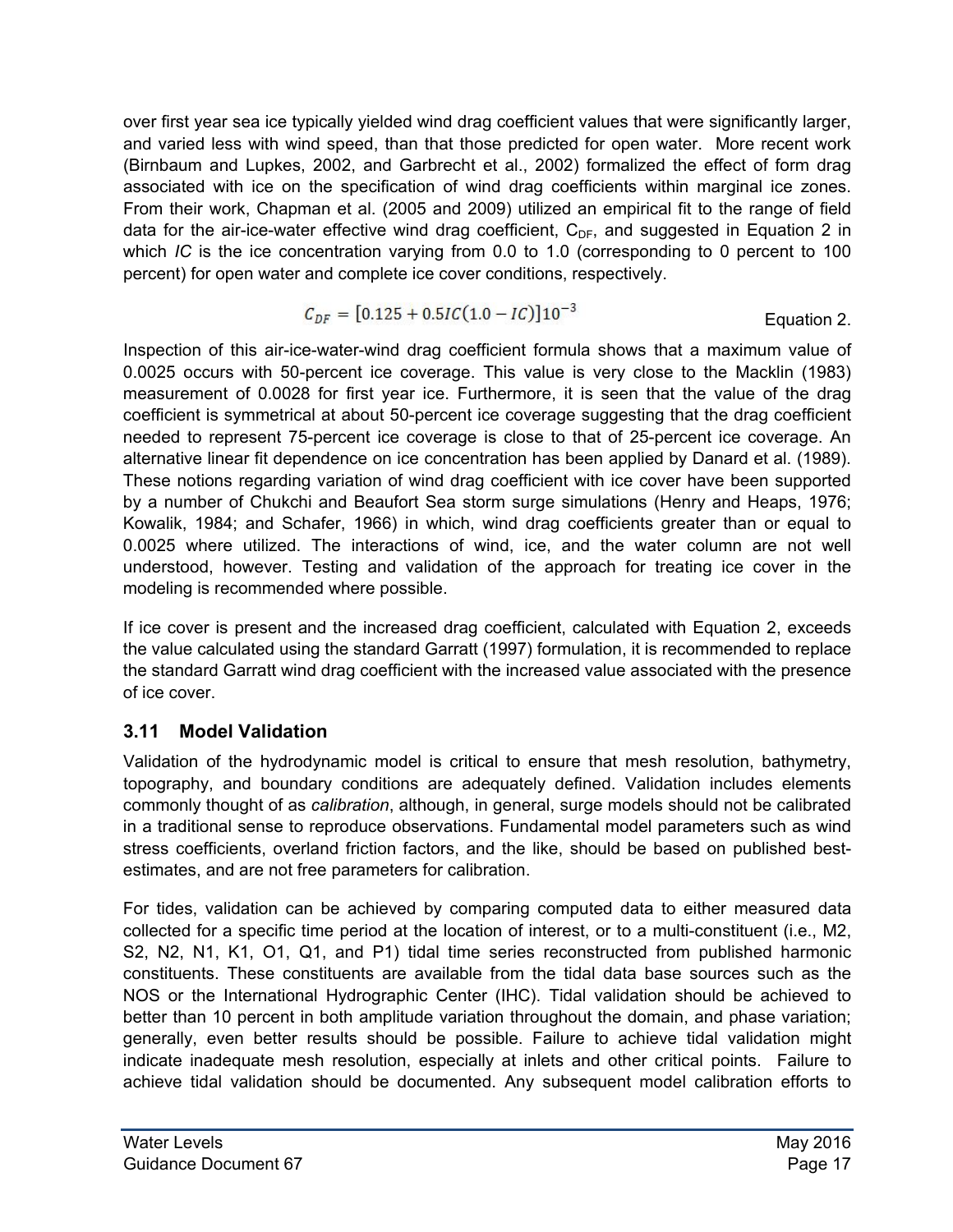adjust bottom friction should be limited to values within published ranges for the local hydraulic conditions.

Validation for storm events is more complex. In order to achieve a meaningful result, both the storm conditions (winds and pressures) and the response conditions (such as gage data and high-water marks) must be known with accuracy. This is seldom achieved. Actual storm winds and pressures do not faithfully follow simple models, for example, and observed high-water marks may be contaminated by very local wave effects, and may include varying proportions of the local wave setup. Tide and wave gage observations are more reliable, although, again, it is necessary to assess to what degree the record might incorporate setup; it also often happens that tide gages fail prior to the surge peaks of major storms.

In any case, the Mapping Partner may undertake a thorough validation/hindcast effort for all significant storms that have affected the study area for which high quality data are available. Special hydrodynamic simulations using wind and pressure estimates are required; such wind and pressure data may be available from Federal agencies, or may be obtained from commercial sources specializing in meteorological data. High-water marks and tide and wave gage records must be evaluated to account for the possible contributions of setup and runup. It should not be expected that an exact comparison will be achieved for any storm. However, given several storms, the observed data should scatter around the model simulations, and not show any large, consistent bias. Deviations from generally acceptable validation should be discussed in the study documentation. If certain areas of the mesh produce consistently poor comparisons, this may suggest that the mesh definition should be carefully reviewed to ensure that area-wide features, such as elongated road embankments, have been accounted for. Of course, it is also important to ensure that the mesh represents conditions which prevailed at the time of the storm; barrier island erosion or inlet alterations from prior storms may produce sizeable alterations in a simulation. Consequently, it may be necessary to develop different mesh versions for hindcasts, in order to obtain valid results.

For the Great Lakes, in particular, various parts of a lake respond differently to any one particular storm, and the storm that produces extreme water levels in one part of the lake might not, and probably does not, produce extreme levels in other parts. For all studies, the number of validation storms must be large enough to assess model prediction skill along all parts of the shoreline that are to be mapped. Measured water-level data are used to perform the validation, through comparisons between measured and modeled water levels. To the extent possible, the treatment of ice should be validated by appropriate selection of validation storms.

The following model skill metrics may be examined: bias, standard deviation of error, root mean square error, scatter index, summary performance score, regression analysis, and providing the slope and intercept. In the following, rms refers to root mean square,  $p =$  predicted,  $m =$ measured, and *n* is number of data points. These type of analysis will also be discussed in the FEMA Offshore Waves Guidance document.

Dimensional RMS of Measurements:  $m_{rms} = \sqrt{\frac{1}{n} \sum_{i=1}^{n} m_i^2}$  Equation 3.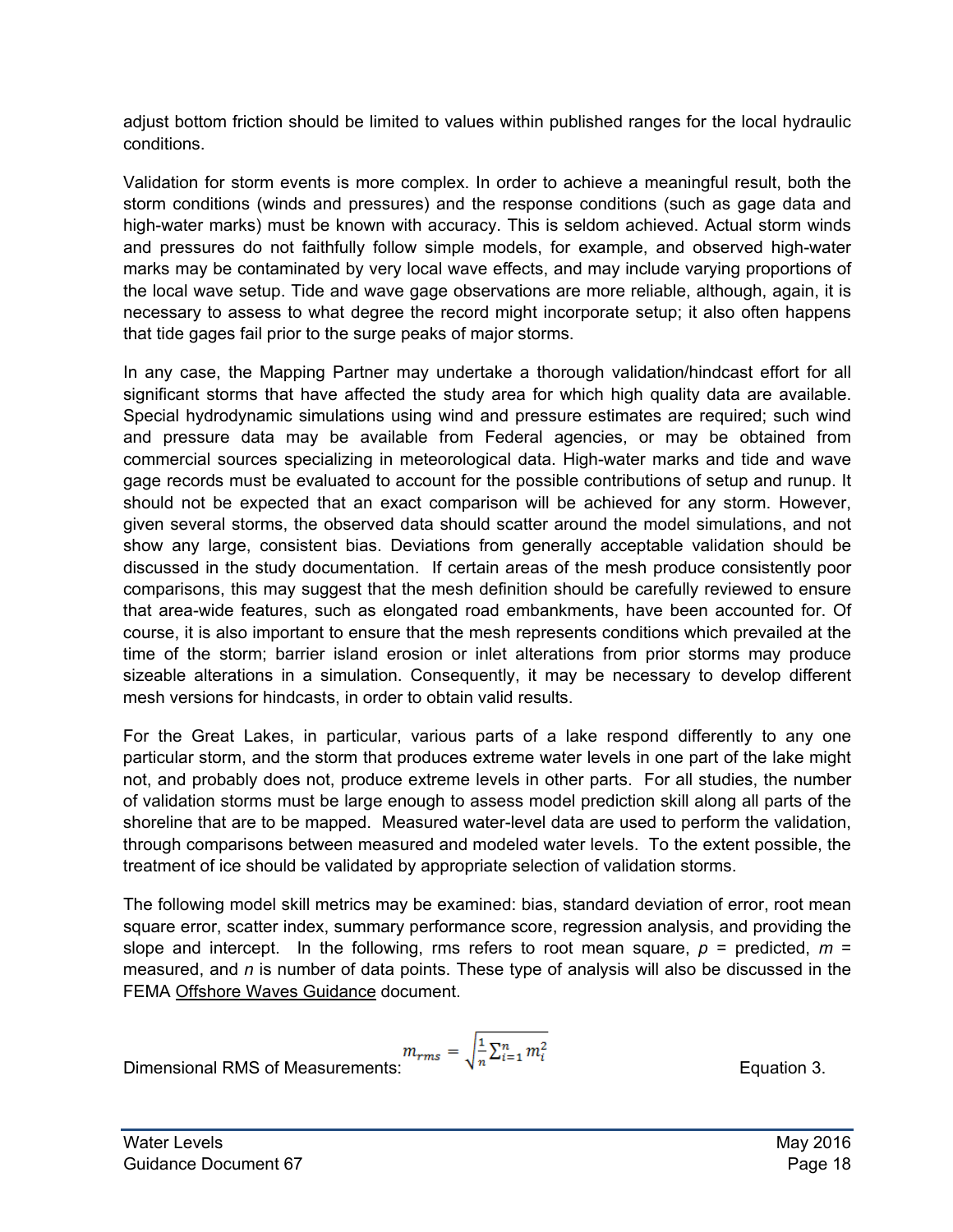$$
E_{rms} = \sqrt{\frac{1}{n} \sum_{i=1}^{n} (p_i - m_i)^2}
$$
 Equation 4.

Dimensional RMS Error:

$$
e_{rms} = \sqrt{\frac{1}{n} \sum_{i=1}^{n} \left(\frac{p_i}{m_i} - 1\right)^2}
$$
 Equation 5.

Non-dimensional RMS Error:

Bias: 
$$
B = \frac{1}{n} \sum_{i=1}^{n} (p_i - m_i)
$$
 Equation 6.

Standard Deviation of Errors:  $\sigma_d = \sqrt{\frac{1}{n-1}\sum_{i=1}^{n}(p_i - m_i - b)^2}$  Equation 7.

Mean of Measurements: 
$$
\overline{m} = \frac{1}{n} \sum_{i=1}^{n} m_i
$$
 Equation 8.

Scatter Index:

\n
$$
SI = \frac{\sigma_d}{\bar{m}}
$$
\nEquation 9.

$$
\hat{E}_{rms} = \left(1 - \frac{E_{rms}}{m_{rms}}\right)
$$
\nNormalized RMS Error Performance:

\n
$$
\hat{E}_{rms} = \left(1 - \frac{E_{rms}}{m_{rms}}\right)
$$
\nEquation 10.

$$
\hat{b} = \left(1 - \frac{|B|}{m_{rms}}\right)
$$
\nNormalized Bias Error Performance:

\n
$$
\hat{b} = \left(1 - \frac{|B|}{m_{rms}}\right)
$$
\nEquation 11.

$$
\hat{SI} = (1 - SI)
$$
   
 Normalized SI Performance:  $\hat{SI} = (1 - SI)$    
Equation 12.

| <b>Summary Performance Score:</b> | $P_s = \frac{\hat{E}_{rms} + \hat{b} + \hat{S}l}{\hat{b} + \hat{S}l}$ | Equation 13. |
|-----------------------------------|-----------------------------------------------------------------------|--------------|
| <b>Water Levels</b>               |                                                                       | May 2016     |
| Guidance Document 67              |                                                                       | Page 19      |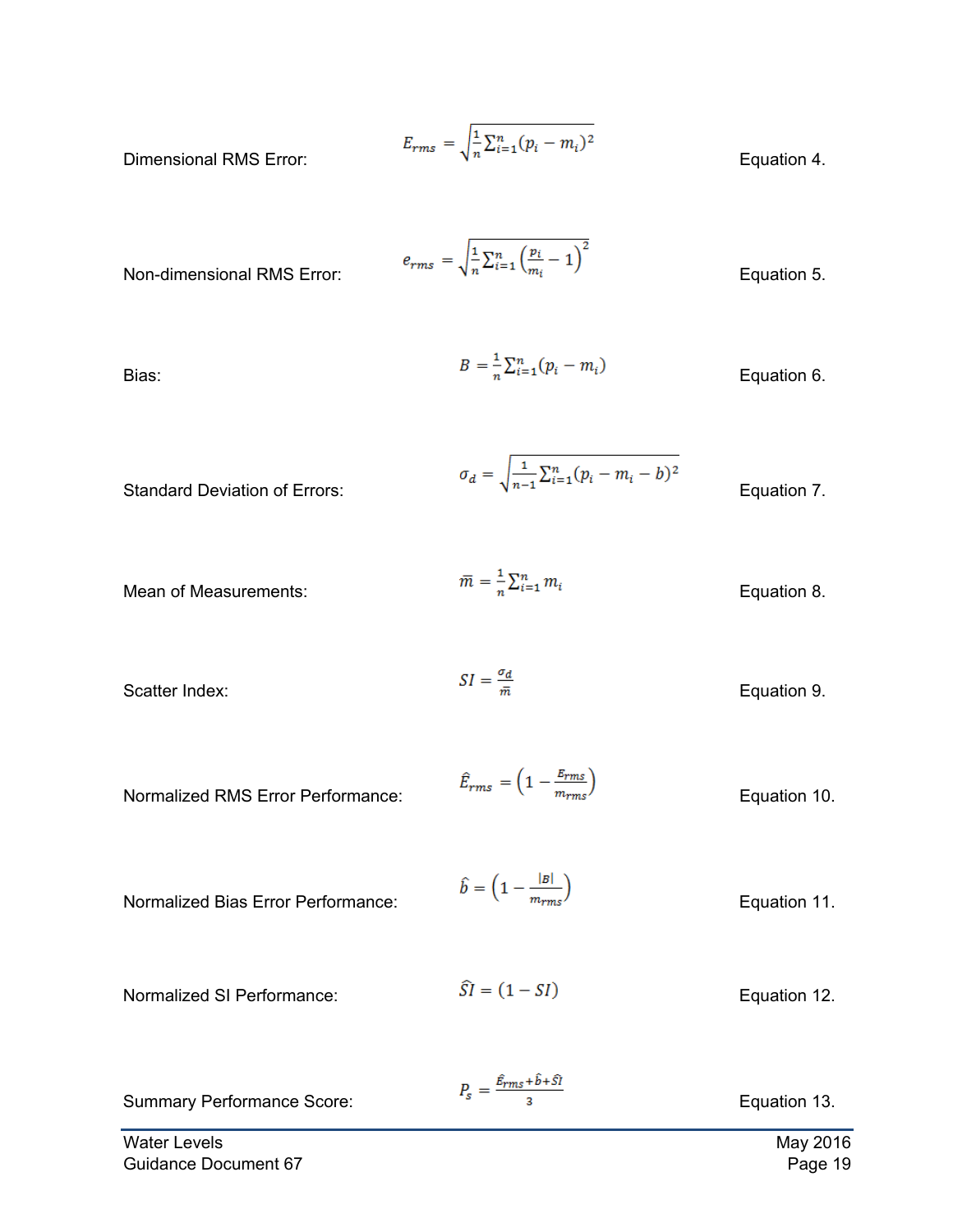Should the validation effort be inconclusive, or should poor results be consistently obtained for the historical storm set, the Mapping Partner shall confer with the FEMA Study Representative and with FEMA's technical representatives in order to resolve the issue prior to proceeding with further modeling.

# <span id="page-23-0"></span>**4.0 Water Levels in Sheltered Waters**

Water levels in sheltered waters may be influenced by a variety of factors that can alter coastal flood characteristics. Incoming storm surge and the resulting extreme SWLs along the shorelines of sheltered waters may achieve higher elevations than at adjacent open-coast locations owing to channelization and tidal amplification controlled by the orientation, geometry, and bathymetry of the basin; lower elevations may occur if restrictive tidal inlets impede the incoming tide. Factors such as these should be implicitly accounted for in any detailed 2D storm-surge modeling, and so would not need special attention. However, small basins may also experience higher water levels from the contributions of other mechanisms such as direct precipitation and runoff, or from resonant basin oscillations called seiche. These are non-standard factors in a FEMA coastal study, but should be considered by the Mapping Partner if the initial scoping effort suggests that there is reason to believe that the local conditions are such that a special problem or sensitivity might exist.

For studies based not on a detailed 2D model but on, for example, tide gage analysis, recorded tide elevations may require transposition from the tide gage to a nearby flood study site within the sheltered waters, to better represent the local SWL during the 1-percent-annual-chance flood event. Some general guidance for evaluating and applying tide gage data to ungaged locations is provided in Section 4.1, although the Mapping Partner must carefully assess the likely magnitude of error inherent in such approximations, and determine whether a more detailed study might be necessary.

#### <span id="page-23-1"></span>**4.1 Variability of Tide and Storm Surge in Sheltered Waters**

As a very long wave such as storm surge or tide propagates though a varying geometry, its amplitude changes in response to reflection, frictional damping, variations in depth causing shoaling, and variations in channel width causing convergence or divergence of the wave energy.

In some cases, tide data may have to be transposed from a gaged site to an ungaged site. If a sheltered water study site is located in the immediate vicinity of a tide gage, the Mapping Partner can use data from the gage without adjustments, but if the study site is distant from the tide gage, the tide data may need to be adjusted so as to reasonably represent the site. It is emphasized that "Considerable care must be exercised in transposing the adjusted observed [tide] data to a nearby site since large discrepancies may result" (USACE, 1986).

Some simple empirical evidence may permit an approximate evaluation of these variations, adequate for a FIS: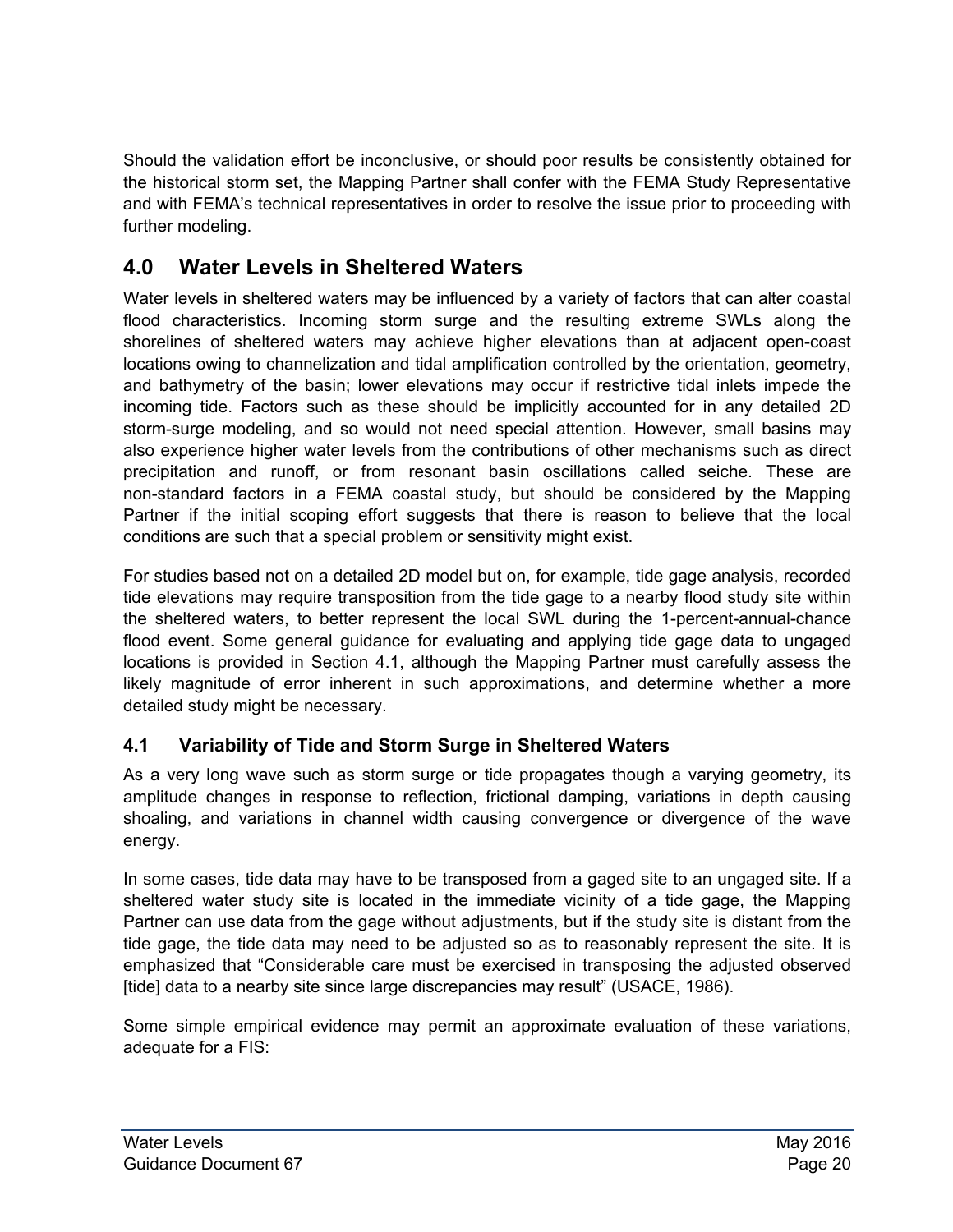- Established tidal datums from multiple gages in the sheltered area reflect the natural variation of tide elevations; interpolation between gages gives a first-order estimate of spatial variation patterns
- The normal vegetation line may provide additional information between gages, insofar as it mirrors the general variation of the normal tidal elevation.
- Similarly, observed debris lines and high-water marks from historical storms may illustrate the variation of storm surge within the sheltered geometry, outside the surge generation zone.

The Mapping Partner must evaluate the differences between the physical settings of the nearest tide gage(s) and the study site, and the distance and hydraulic characteristics of the intervening waterways between these locations to establish a qualitative understanding of the potential differences in tidal elevations between the gaged and ungaged locations. If flood high-water marks are available in the vicinity of the ungaged sheltered water study site, these elevations may be compared to recorded tide elevations to correlate storm surge components of the SWL between locations. In general, storm surge data are of more limited availability than tide data. It may sometimes be reasonable to assume similarity between storm surge and tide, and so infer surge variation from known tide variation. The validity of such inference is limited, however, by differences in amplitude and duration of high water from the two processes, and by the fact that tide is cyclic and so may not vary in the same manner as a single surge wave.

Both empirical equations and numerical models can be used to describe the variation of tides and storm surges propagating into sheltered water areas. The Mapping Partner may select the most appropriate approach for the study, with consideration of the location of the study site within the sheltered water body, the complexity of the physical processes, and the cost of a particular approach. Appropriate numerical models can range from simple 1D models to complex 2D models. The Mapping Partner may thoroughly evaluate the limitations and capabilities of appropriate models in view of the site-specific issues that need to be resolved to obtain reliable estimates of tidal flood elevations.

Tidal inlets control the movement of water between the open coast and adjacent sheltered waters. Inlets may be broadly classified as unimproved (natural) or improved (maintained). The physical opening of a tidal inlet, whether natural or maintained, has a direct and often significant effect on the propagation of tides, storm surge, and waves into sheltered waters and on subsequent coastal flood conditions. For simple tidal inlet settings, or as a first approximation before detailed numerical modeling, Mapping Partners may use analytical methods to estimate bay tide amplitudes. These analytical methods may also be applied in a two-step process to transpose recorded tide gage data from one bay to another nearby ungaged sheltered water body as follows:

1. Apply the analytical methods in reverse to estimate the adjacent open-coast annual maximum SWLs based on recorded SWLs from a primary tide gage in the sheltered water body closest to the flood study site. The physical setting of a primary tide gage may be such that recorded tide elevations are representative of open-coast tide elevations; however, this condition should not be assumed.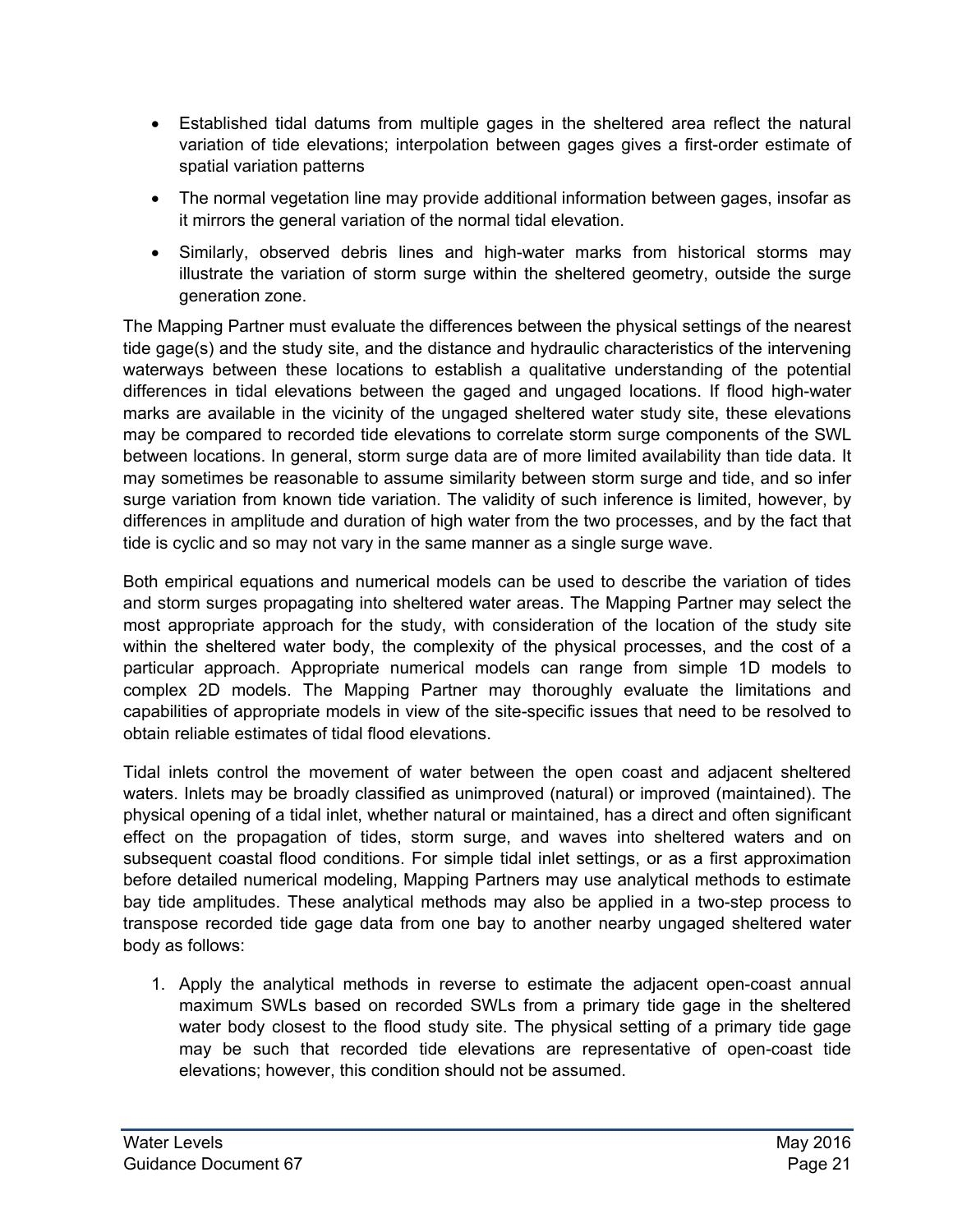2. Using the estimated open-coast tide elevation, reapply the analytical methods and nomograms (in forward mode) to estimate the associated annual maximum SWLs in the ungaged sheltered water body where the study site is located. Use of the same opencoast stillwater elevation between the gaged and ungaged sheltered water areas is acceptable if it can be assumed that the annual extreme SWLs are generated from regional storm systems large enough in spatial extent to encompass the two locations.

Irrespective of the approach taken, the Mapping Partner may evaluate the physical setting of the tide gage(s) from which data are used. Observation of the gage setting may provide insight into the relative degree of sheltering or other characteristics of a given tide gage

If the physical setting and tidal processes of a coastal flood study site are particularly complex, the Mapping Partner must confer with the FEMA Study Representative and technical representatives for further guidance on estimating tidal and storm surge elevations at ungaged sites.

#### <span id="page-25-0"></span>**4.2 Seiche**

Seiche is a low frequency oscillation occurring in enclosed or semi-enclosed basins, which may be generated by incident waves or atmospheric pressure fluctuations; seiching may also be called harbor oscillation, harbor resonance, surging, sloshing, and resonant oscillation. It is usually characterized by wave periods ranging from 30 seconds to 10 minutes, controlled by the characteristic dimensions and depth of the basin (USACE, 2003).

The amplitude of seiche is usually small; the primary concern is often with the associated currents that can cause large excursions and damage to moored vessels if resonance occurs. However, surface elevations and boundary flooding in an enclosed basin may become pronounced if the incoming wave excitation contains significant energy at the basin's natural seiche periods. The Mapping Partner may investigate the likelihood of seiche under extreme water-level and wave conditions if the pre-project scoping effort indicates that a sensitive site has been affected by seiche during past storms. Bathymetry, basin dimensions, and incoming wave characteristics should be reviewed to determine the potential for seiching. Numerical models may be appropriate for evaluating the effects of long waves in enclosed basins and may be considered for use in a sheltered water study if seiching is believed to have the potential to contribute significantly to boundary flooding during the 1-percent-annual-chance flood condition.

#### <span id="page-25-1"></span>**4.3 Estimating Sheltered Water Levels Using Existing Flood Insurance Study Data**

Unlike a new detailed coastal study in a sheltered water area, previous modeling for an existing FIS may not account explicitly for all SWL parameters. Thus, the following issues should be considered when updating an existing study:

Inland Penetration of the Coastal Flood – If a sheltered basin is included within the domain of a detailed coastal study, the coastal influence will be explicitly included. However, if a basin falls outside the detailed study region, but is hydraulically connected to the coast during flooding, then the coastal influence must be routed to the site. Although the 1-percent-annual-chance stillwater elevation is a statistical entity and not associated with any particular storm, the Mapping Partner may be able to approximate the coastal influence by use of an equivalent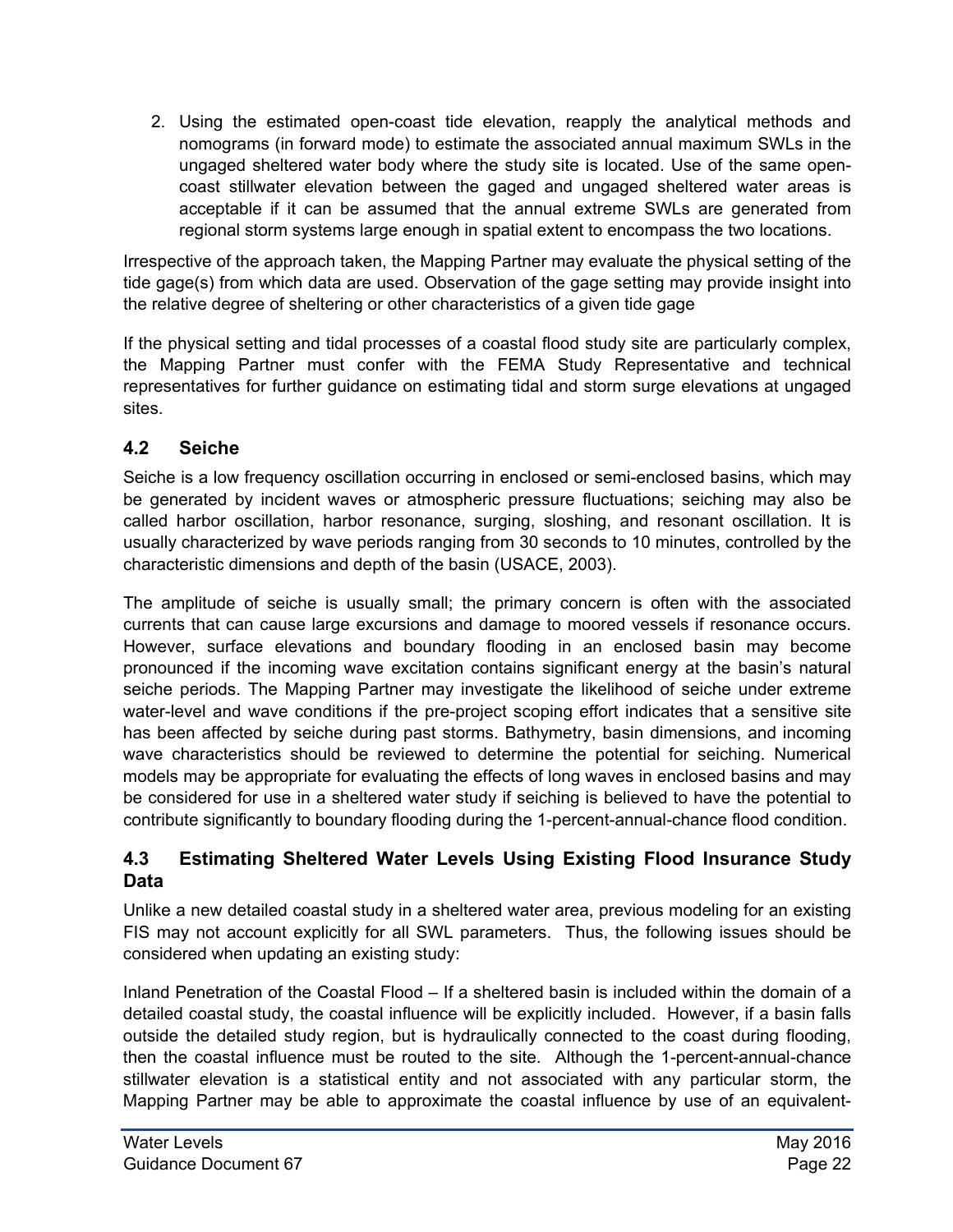event hydrograph routed to the sheltered site using simplified modeling such as standard 1D unsteady flow models. Guidance for the selection of an equivalent hydrograph can be found in the documentation of bridge scour procedures for tidal sites published by State and Federal highway agencies (e.g., see Federal Highway Administration Hydraulic Engineering [2004] Circular 25 [HEC 25] or Sheppard and Miller, 2003). The hydrograph shape should be chosen to mimic the hydrograph of a typical storm, and should have an amplitude equal to the coastal elevation at the recurrence interval of interest. The effective hydrograph duration should approximate the duration of a storm of median size and forward speed, the two parameters that govern duration. A simple analytical form of an equivalent hydrograph suggested by Cialone et al. (1993), and discussed in HEC 25 is shown in Equation 14 in which  $D = R/V =$  half storm duration (hr);  $R =$  radius to maximum winds (n-mile or km);  $V =$  forward speed of storm (knots, kph);  $S_{peak}$  = peak surge elevation for selected return period (ft or m); t = time (hr); and t0 = time of the hydrograph peak (hr).

$$
S(t) = S_{\text{peak}} \left( 1 - e^{-\left| \frac{D}{t - t_0} \right|} \right)
$$

Equation 14

HEC 25 also gives a slightly more complicated form which better represents the falling limb of a typical surge hydrograph, and which may be preferred in practice. The Mapping Partner should review HEC 25 for additional information.

If the sheltered geometry is extremely complex or large, or if there is not a natural conveyance channel between the site and the coast, then this simplified approach may not be acceptable, and a full study may be necessary.

Local Wind Setup - In addition to the inland penetration (if any) of the open coast storm surge, local winds may produce a variation of the SWL if the sheltered basin is of sufficient size. A strong wind blowing across a bay, for example, will elevate the water level on the downwind shoreline, and depress the level on the upwind shoreline. The method used to compute this effect will depend upon the size and complexity of the sheltered water body. In the simplest case, a fixed wind speed and direction might be chosen based upon the local climatology and with consideration of the associated open coast flood event. The surface tilt can then be estimated using a simplification of the long wave equations, in which time variation and flow are excluded and a balance is assumed between the surface slope and the wind stress terms. How this is implemented depends on the nature of the local storms (hurricanes vs. northeasters, for example) and the characteristics of the site (such as forest and other land cover that may provide wind sheltering).

Particular consideration must be given to wind direction and phasing with the open coast flood. For northeasters, a single dominant direction can be assumed, with coincidence between the inland surge penetration and the locally generated components. The situation is more complex in a hurricane region because the circular wind pattern and rapid storm translation allow winds of any direction and phasing. In this case, the Mapping Partner may estimate the types of storms that would dominate the 1-percent-annual-chance coastal flooding and using assumptions and knowledge of the inland propagation time, a reasonable inference can be made regarding wind speeds and directions at the sheltered site.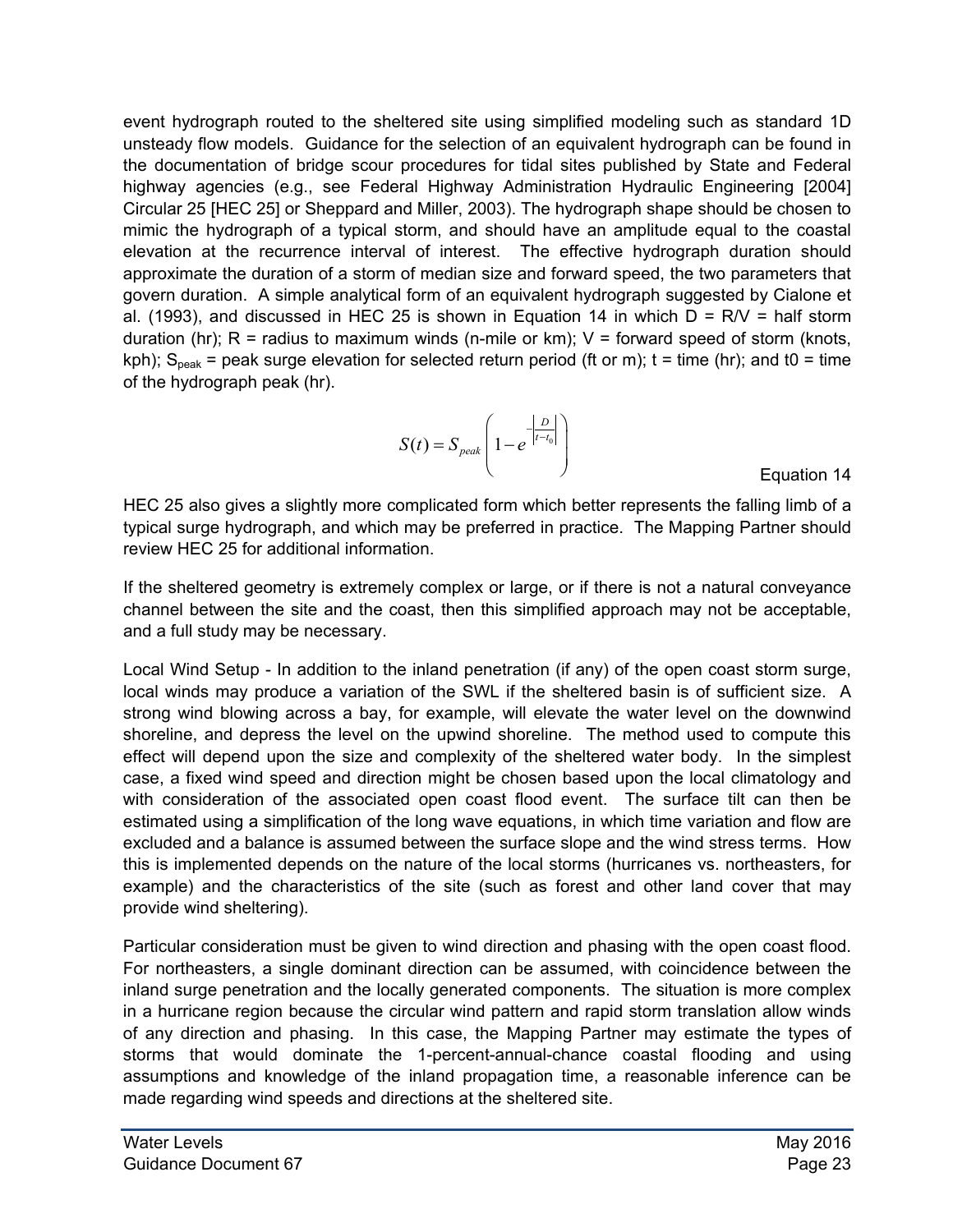Rainfall Contributions - Open coast flood levels are primarily controlled by surge and tide, neglecting any rainfall contribution. However, the relative significance of rain may increase in sheltered waters where the surge/tide magnitude declines and where the rain volume is concentrated and confined within the local watershed. In order to account for rainfall effects, the Mapping Partner may adopt a rainfall representative of the local storm characteristics (e.g., hurricane or northeaster), and estimate the runoff within the sheltered watershed as an addition to the surge prism. Owing to a lack of hurricane rainfall data and the complexity of the combined processes, a simple approach to rainfall selection is recommended. For hurricanes, an empirical estimate of rainfall intensity vs. central pressure and radius was developed for the Interagency Performance Evaluation Task Force (IPET) study (Fredrickson, et. al, 2007) based on the National Aeronautics and Space Administration (NASA) Tropical Rainfall Measuring Mission. The suggested intensity in millimeters per hour for radial distances r (n-mile) from the eye is given by Equation 15.

$$
m(r) = \begin{cases} k(1.14 + 0.12\Delta P) & ; r \le R_{\text{max}} \\ k(1.14 + 0.12\Delta P)e^{-0.3(r - R_{\text{max}})/R_{\text{max}}} & ; r > R_{\text{max}} \end{cases}
$$
 Equation 15.

In this equation, R<sub>max</sub> is the radius to maximum winds (n-mile), ΔP is the central pressure deficit in millibars, and *k* is a dimensionless coefficient accounting for azimuthal variation. Following the IPET study, it is suggested that k be taken as 1.0 to the left of the eye, and 1.5 to the right (for Atlantic Ocean and Gulf of Mexico studies).

When implemented as an equivalent single storm, suitable values for the storm parameters are the median local radius and the pressure corresponding to a storm producing a peak coastal surge approximating the 1-percent-annual-chance value. An analogous approach could be followed for northeasters, with the additional option of basing the rainfall estimate directly on historical rainfall observations (averaged over multiple gages) for storms that produced coastal levels approximating the 1-percent-annual-chance value.

## <span id="page-27-0"></span>**5.0 Nonstationary Processes**

Conceptually, a stationary process may be thought of as one that does not change in its essential characteristics over time; its descriptors are fixed or stationary. For example, a stationary random process would be one for which its mean, standard deviation, and other moments are unchanging over time. A nonstationary process is one for which these measures do change. Whether a fluctuating process is thought to be, or appears to be, nonstationary can depend upon the time window through which it is viewed. Processes that appear to display definite nonstationary trends when viewed at a short scale, may be seen to fluctuate around an unchanging mean when viewed from a more distant perspective. For example, the tide appears nonstationary when viewed over a period of one hour, but appears entirely stationary when viewed over an entire 19 year tidal epoch.

For practical FIS considerations, two sorts of nonstationarity seem significant. The first is the apparent change of sea level, which has been observed on all coasts. Because it is sea level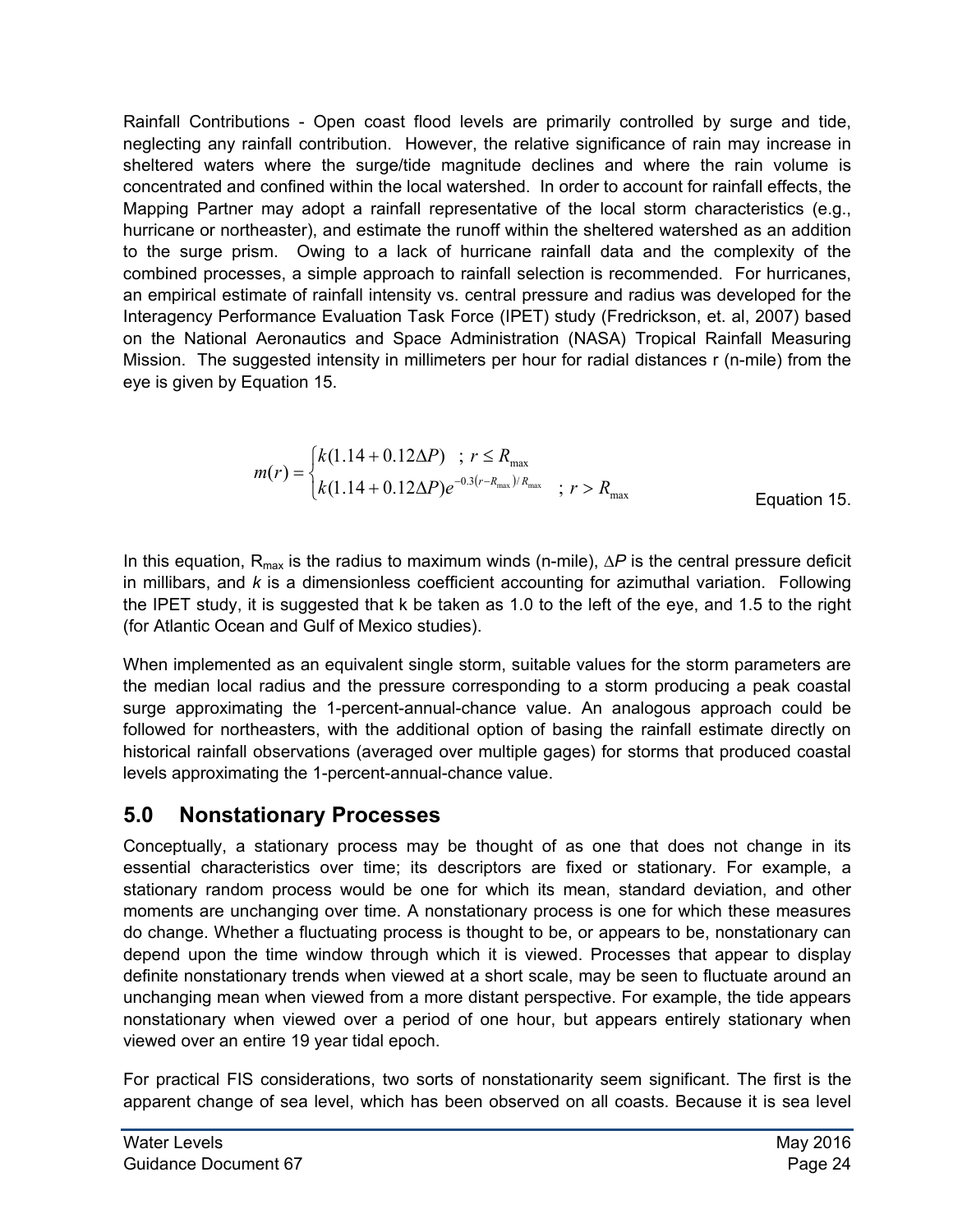relative to land that is most significant, an apparent change of sea level can be the result of either sea level rise, or land subsidence.

The second type of nonstationarity that is important for coastal studies is the long-term change in tidal datums, which may occur as basins evolve through silting, dredging, migration and evolution of inlets, human construction including harbor improvements and breakwaters, and so forth. Both types are discussed below.

#### <span id="page-28-0"></span>**5.1 Relative Sea Level – Sea Level Rise**

Sea level rise appears to be a real, long-term effect observed all along the U.S. Ocean and Gulf of Mexico coastlines. Sea level trend data for individual stations along the Atlantic Ocean, Gulf of Mexico, and Pacific Ocean coasts can be obtained from NOAA's website, [http://tidesandcurrents.noaa.gov/sltrends/sltrends.shtml.](http://tidesandcurrents.noaa.gov/sltrends/sltrends.shtml) The Mapping Partner must be aware of these changes to properly interpret historical data upon which new studies might be partly based. This has been discussed in Section 2.0 of this guidance document.

#### <span id="page-28-1"></span>**5.2 Relative Sea Level – Land Subsidence and Rebound**

Land subsidence produces the same sort of effect as sea level change – a rise in the apparent sea level – but subsidence might be the more significant factor in a local area. Many areas along the coasts of Texas, Louisiana, Mississippi, and Southern California have subsided by several feet as a result of gas, oil, or water extraction over the past few decades. Some parts of Alaska are experiencing the opposite – land rebound – due to post-glacial isostatic adjustment resulting in net decrease in sea level compared to the land.

Large displacements make it imperative that historical data be interpreted with caution. The Mapping Partner must ensure that gage datums have been properly adjusted over time so that water-level records, benchmarks, observed high-water marks, and all similar data are properly interpreted and properly related to current conditions represented in the hydrodynamic model mesh.

The USGS is a primary repository of land subsidence data for the United States, and should be consulted to obtain local site information covering the entire period of study data that might be compromised by unrecognized subsidence.

Other data sources may be more helpful in some cases. The Mapping Partner should consult with local city and county engineering departments, and the professional surveying community, which may be aware of isolated subsidence issues not reflected in the national programs.

#### <span id="page-28-2"></span>**5.3 Astronomic Tide Variation**

Tide datums and tidal constituents may change over time owing to changes in the geometry of a tidal basin, so that tide may also constitute a nonstationary process. This makes it imperative that tide predictions for prior years (hindcasts) be made using tidal constituents appropriate to that time, and that tidal data be adjusted as necessary for shifts in tidal datums with respect to a fixed datum such as NAVD88 or NGVD29. The NOAA website can provide predictions for past times, but all such predictions are made using the current default set of constituents, and so may inaccurately portray past tide levels and datums. Archived copies of tidal constituents can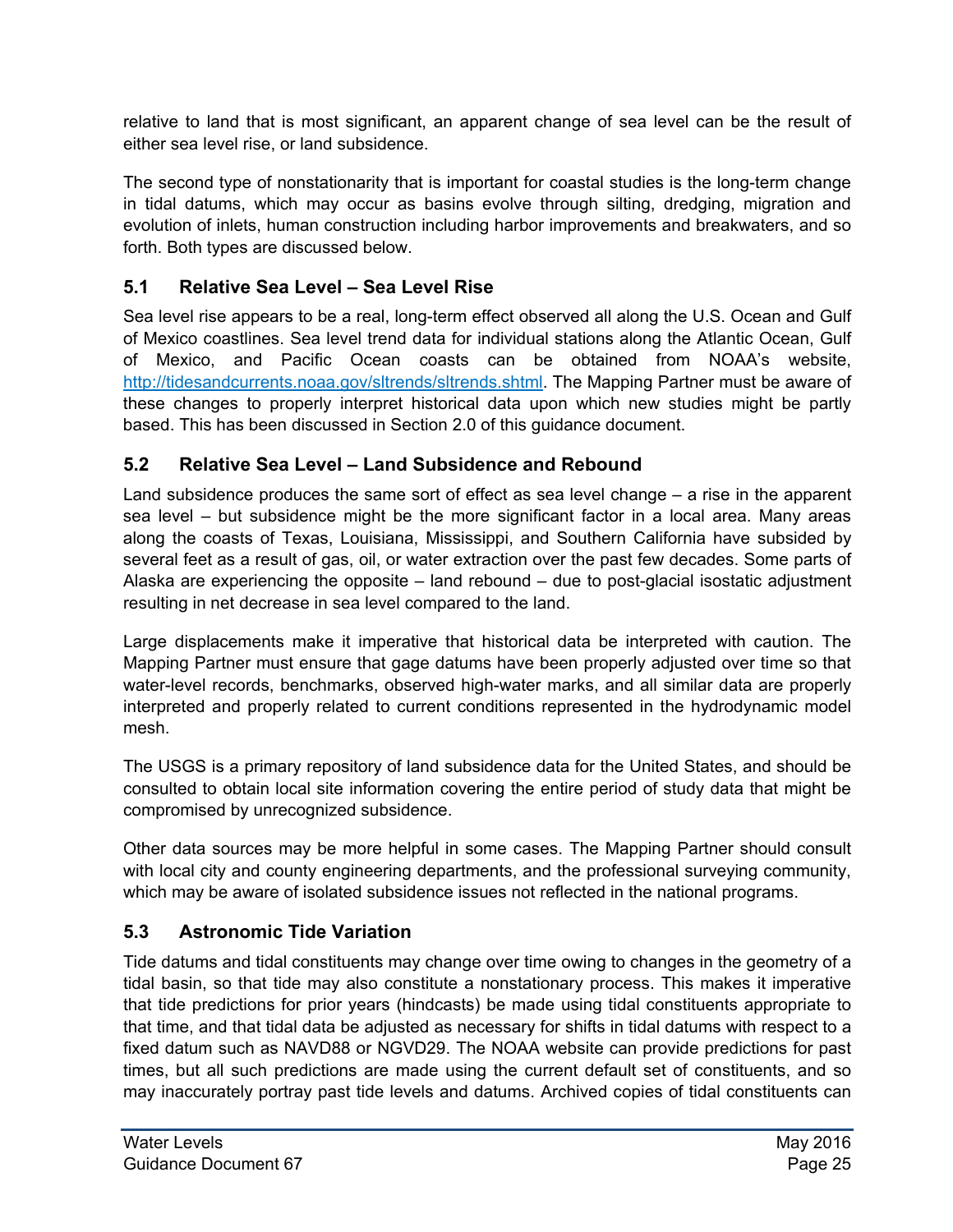be obtained from NOAA by special request. Flexibility in applications such as these makes it possible to use a tide prediction.

## <span id="page-29-0"></span>**6.0 References**

Baird, (2011). FEMA Pilot Studies for Great Lakes Coastal Flood Mapping. Prepared for the USACE Detroit District and FEMA.

BakerAECOM, (2012). JPM-OS Probabilistic Model Development; Intermediate Data Submittal 1, Section 5. Task Order 75: Georgia-Northeast Florida Flood Insurance Study. Submitted to FEMA Region IV.

Baedke, S.J. and Thompson, T.A., (2000). A 4,700-Year Record of Lake Level and Isostasy for Lake Michigan. Journal of Great Lakes Research; **26(4)**, pp 416-426.

Birnbaum, G. and Lupkes, C., (2002). A new parameterization of surface drag in the marginal sea ice zone, Tellus, **54** A, pp. 107-123.

Chapman, R. S., Mark, D. and Cialone A., (2005). Regional tide and storm-induced water level prediction study for the West Coast Alaska, Draft Report to POA, U.S. Army Engineer Waterways Experiment Station, Vicksburg, MS.

Chapman, R. S., Kim, S-C and Mark, D. J., (2009). Storm-induced water level prediction study for the Western Coast of Alaska. Draft Report to POA, U.S. Army Engineer Waterways Experiment Station, Vicksburg, MS.

Chiu, T.Y, and R.G. Dean (2002). Methodology on Coastal Construction Control Line Establishment. Beaches and Shores Resource Center, Institute of Science and Public Affairs, Florida State University. Retrieved from [www.dep.state.fl.us/beaches/publications/pdf/cccl](http://www.dep.state.fl.us/beaches/publications/pdf/cccl-method/method.pdf)[method/method.pdf](http://www.dep.state.fl.us/beaches/publications/pdf/cccl-method/method.pdf) (accessed April 20, 2016).

Cialone, M.A., Butler, H.L., and Amein, M., (1993). DYNLET1 Application to Federal Highway Administration Projects, Miscellaneous Paper CERC-93-6, U.S. Army Engineer Waterways Experiment Station.

Danard, M. B., Rasmussen, M. C., Murty, T. S., Henry, R. F., Kowalik, Z., and Venkatesh, S.: 1989, Inclusion of ice cover in a storm surge model for the Beaufort Sea, *Natural Hazards* **2**, 153–171.

Federal Emergency Management Agency (1988). Coastal Flooding; Hurricane Storm Surge Model. Volume 1, Methodology, Office of Risk Assessment, Federal Insurance Administration, Washington DC.

Federal Emergency Management Agency (FEMA) (2008). Mississippi Coastal Analysis Project: Coastal Documentation and Main Engineering Report. Project reports prepared by URS Group Inc., (Gaithersburg, MD and Tallahassee, FL) under HMTAP Contract HSFEHQ-06-D-0162, Task Order 06-J-0018.

Federal Highway Administration, (2004). Tidal Hydrology, Hydraulics and Scour at Bridges, Hydraulic Engineering Circular No. 25, Washington, D.C. Retrieved from <http://www.fhwa.dot.gov/engineering/hydraulics/hydrology/hec25.cfm>